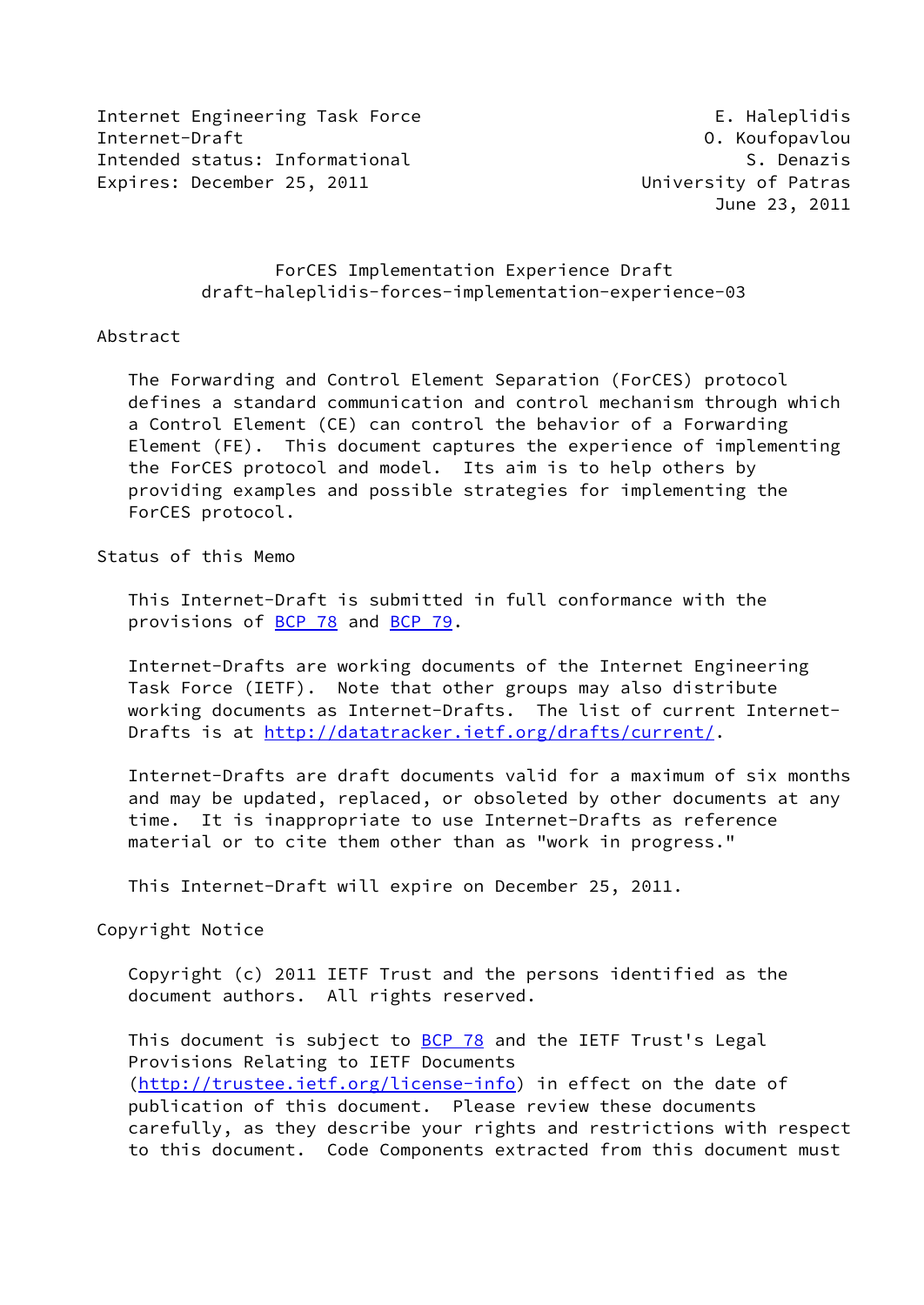```
Internet-Draft ForCES Implementation Experience Draft June 2011
```
 include Simplified BSD License text as described in Section 4.e of the Trust Legal Provisions and are provided without warranty as described in the Simplified BSD License.

# Table of Contents

| Terminology and Conventions $\cdot \cdot \cdot \cdot \cdot \cdot \cdot \cdot \cdot \cdot \cdot \cdot \cdot \cdot \cdot \cdot \cdot \cdot 3$ |  |
|---------------------------------------------------------------------------------------------------------------------------------------------|--|
| 2.                                                                                                                                          |  |
| Document Goal $\ldots \ldots \ldots \ldots \ldots \ldots \ldots$<br>2.1.                                                                    |  |
|                                                                                                                                             |  |
| Pre-association setup - Initial Configuration $\ldots \ldots$ 6<br>3.1.                                                                     |  |
|                                                                                                                                             |  |
| 3.3.                                                                                                                                        |  |
| 3.3.1.                                                                                                                                      |  |
|                                                                                                                                             |  |
|                                                                                                                                             |  |
|                                                                                                                                             |  |
| 3.4.2. Message Deserialization 14                                                                                                           |  |
| 3.4.3. Message Serialization 16                                                                                                             |  |
| Development Platforms $\ldots \ldots \ldots \ldots \ldots \ldots \ldots \frac{17}{17}$<br>$\overline{4}$ .                                  |  |
| $\overline{5}$ .                                                                                                                            |  |
| 6.                                                                                                                                          |  |
| Security Considerations $\ldots \ldots \ldots \ldots \ldots \ldots \ldots \frac{20}{20}$<br>7.                                              |  |
| 8.                                                                                                                                          |  |
| Normative References 21<br>8.1.                                                                                                             |  |
| 8.2. Informative References 21                                                                                                              |  |
|                                                                                                                                             |  |
|                                                                                                                                             |  |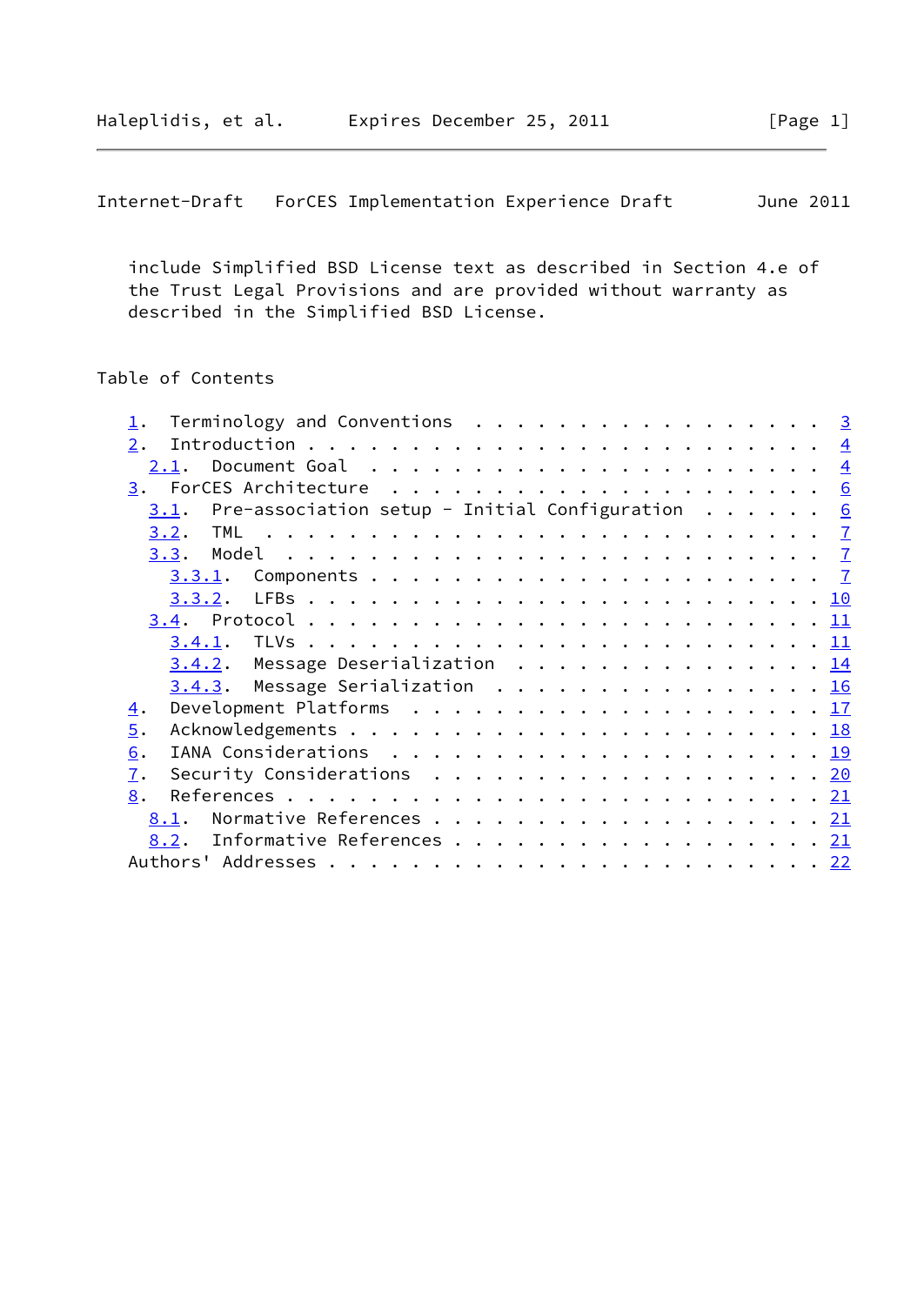<span id="page-2-1"></span>

|  | Haleplidis, et al. |  |  | Expires December 25, 2011 |  |  |
|--|--------------------|--|--|---------------------------|--|--|
|--|--------------------|--|--|---------------------------|--|--|

#### <span id="page-2-0"></span>[1](#page-2-0). Terminology and Conventions

 The terminology used in this document is the same as in the Forwarding and Control Element Separation Protocol [[RFC5810\]](https://datatracker.ietf.org/doc/pdf/rfc5810) and part of it is copied in this document.

 Control Element (CE): A logical entity that implements the ForCES protocol and uses it to instruct one or more FEs on how to process packets. CEs handle functionality such as the execution of control and signaling protocols.

 Forwarding Element (FE): A logical entity that implements the ForCES protocol. FEs use the underlying hardware to provide per-packet processing and handling as directed/controlled by one or more CEs via the ForCES protocol.

 LFB (Logical Function Block): The basic building block that is operated on by the ForCES protocol. The LFB is a well-defined, logically separable functional block that resides in an FE and is controlled by the CE via the ForCES protocol. The LFB may reside at the FE's data path and process packets or may be purely an FE control or configuration entity that is operated on by the CE. Note that the LFB is a functionally accurate abstraction of the FE's processing capabilities, but not a hardware-accurate representation of the FE implementation.

 LFB Class and LFB Instance: LFBs are categorized by LFB classes. An LFB instance represents an LFB class (or type) existence. There may be multiple instances of the same LFB class (or type) in an FE. An LFB class is represented by an LFB class ID, and an LFB instance is represented by an LFB instance ID. As a result, an LFB class ID associated with an LFB instance ID uniquely specifies an LFB existence.

 LFB Component: Operational parameters of the LFBs that must be visible to the CEs are conceptualized in the FE model as the LFB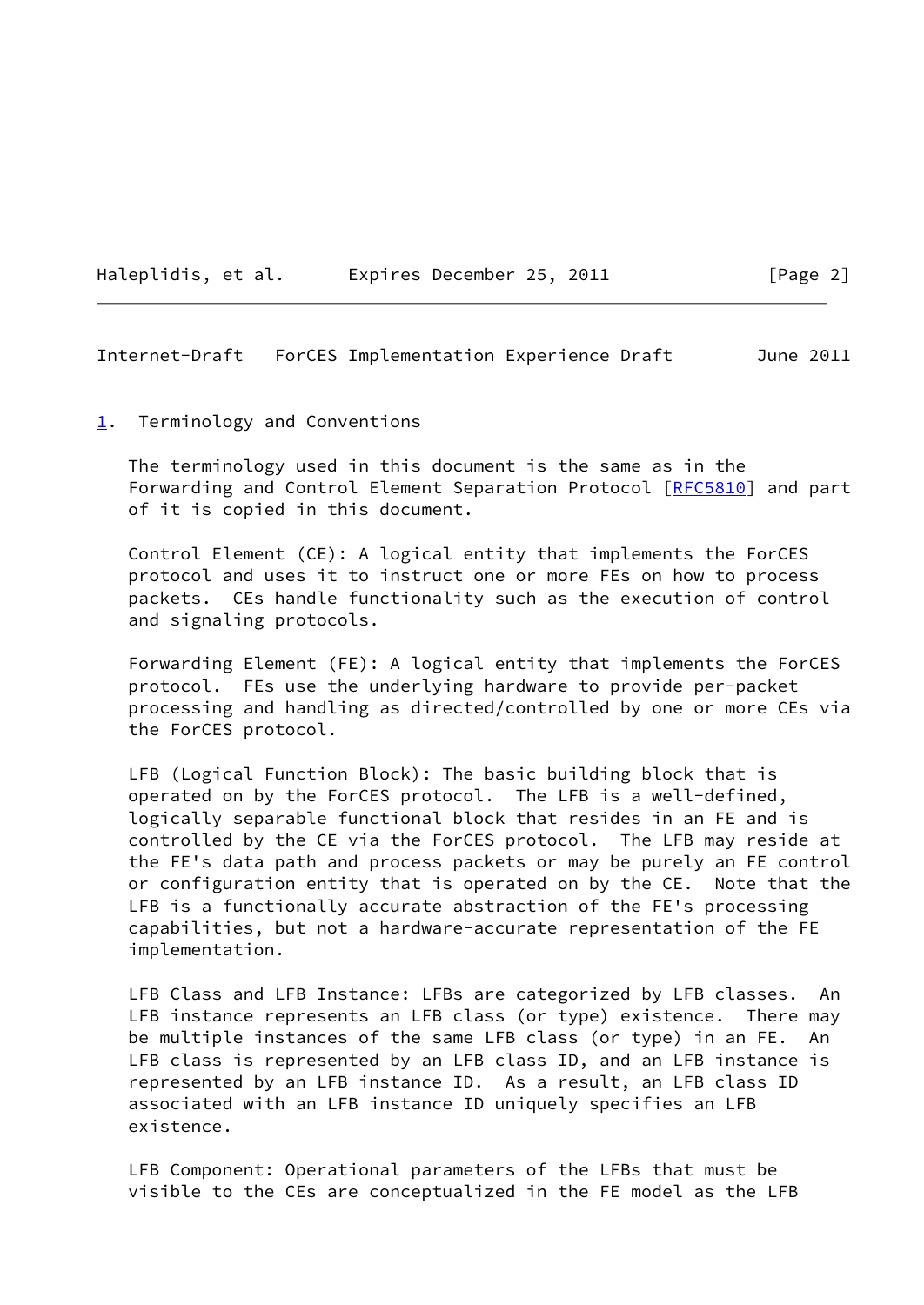components. The LFB components include, for example, flags, single parameter arguments, complex arguments, and tables that the CE can read and/or write via the ForCES protocol.

 ForCES Protocol: While there may be multiple protocols used within the overall ForCES architecture, the terms "ForCES protocol" and "protocol" refer to the Fp reference points in the ForCES framework [\[RFC3746](https://datatracker.ietf.org/doc/pdf/rfc3746)]. This protocol does not apply to CE-to-CE communication, FE-to-FE communication, or communication between FE and CE managers. Basically, the ForCES protocol works in a master-slave mode in which FEs are slaves and CEs are masters. This document defines the specifications for this ForCES protocol.

| Haleplidis, et al. | Expires December 25, 2011 | [Page 3] |
|--------------------|---------------------------|----------|
|--------------------|---------------------------|----------|

<span id="page-3-1"></span>Internet-Draft ForCES Implementation Experience Draft June 2011

<span id="page-3-0"></span>[2](#page-3-0). Introduction

 Forwarding and Control Element Separation (ForCES) defines an architectural framework and associated protocols to standardize information exchange between the control plane and the forwarding plane in a ForCES Network Element (ForCES NE). [\[RFC3654](https://datatracker.ietf.org/doc/pdf/rfc3654)] has defined the ForCES requirements, and [\[RFC3746](https://datatracker.ietf.org/doc/pdf/rfc3746)] has defined the ForCES framework.

 The ForCES protocol works in a master-slave mode in which FEs are slaves and CEs are masters. The protocol includes commands for transport of Logical Functional Block (LFB) configuration information, association setup, status, and event notifications, etc. The reader is encouraged to read the Forwarding and Control Element Separation Protocol [\[RFC5810](https://datatracker.ietf.org/doc/pdf/rfc5810)] for further information.

 [RFC5812] presents a formal way to define FE Logical Functional Blocks (LFBs) using XML. LFB configuration components, capabilities, and associated events are defined when LFBs are formally created. The LFBs within the Forwarding Element (FE) are accordingly controlled in a standardized way by the ForCES protocol.

 The Transport Mapping Layer (TML) transports the protocol messages. The TML is where the issues of how to achieve transport level reliability, congestion control, multicast, ordering, etc., are handled. It is expected that more than one TML will be standardized. The various possible TMLs could vary their implementations based on the capabilities of underlying media and transport. However, since each TML is standardized, interoperability is guaranteed as long as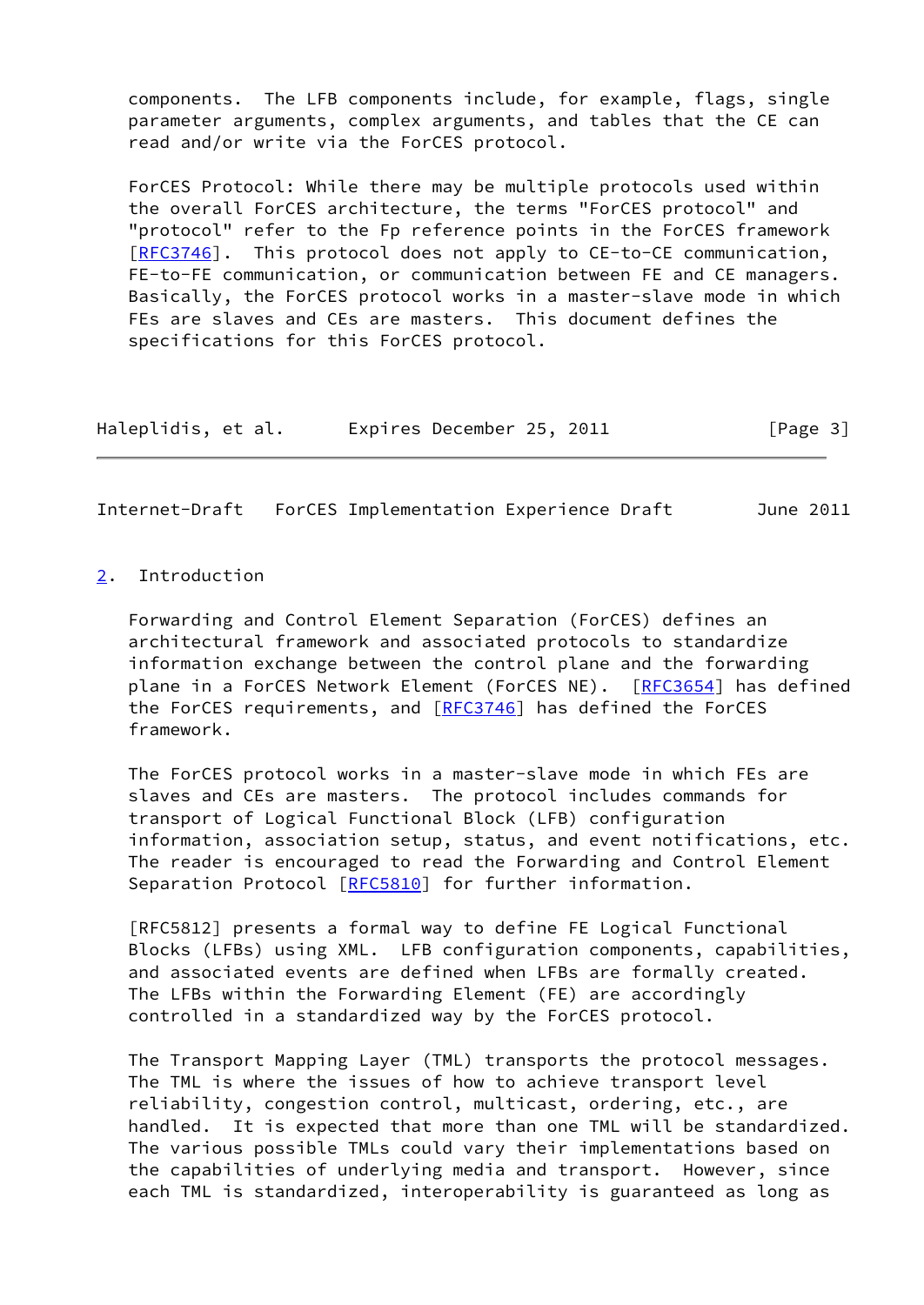both endpoints support the same TML. All ForCES Protocol Layer implementations must be portable across all TMLs. Although more than one TML may be standardized for the ForCES Protocol, all ForCES implementations must implement the SCTP TML [\[RFC5811](https://datatracker.ietf.org/doc/pdf/rfc5811)].

 The Forwarding and Control Element Separation Applicability Statement [\[RFC6041](https://datatracker.ietf.org/doc/pdf/rfc6041)] captures the applicable areas in which ForCES can be used.

<span id="page-4-0"></span>[2.1](#page-4-0). Document Goal

 This document captures the experience of implementing the ForCES protocol and model, and its main goal is not to tell others how to implement, but to provide alternatives, ideas and proposals as how it can be implemented.

 Also, this document mentions possible problems and potential choices that can be made, in an attempt to help implementors develop their own products.

| Haleplidis, et al. |  | Expires December 25, 2011 | [Page 4] |  |
|--------------------|--|---------------------------|----------|--|
|                    |  |                           |          |  |

Internet-Draft ForCES Implementation Experience Draft June 2011

 Additionally this document takes into account that the reader has become familiar with the three main ForCES RFCs, the Forwarding and Control Element Separation Protocol [\[RFC5810](https://datatracker.ietf.org/doc/pdf/rfc5810)], the Forwarding and Control Element Separation Forwarding Element Model [\[RFC5812](https://datatracker.ietf.org/doc/pdf/rfc5812)] and the SCTP-Based Transport Mapping Layer (TML) for the Forwarding and Control Element Separation Protocol [\[RFC5811](https://datatracker.ietf.org/doc/pdf/rfc5811)].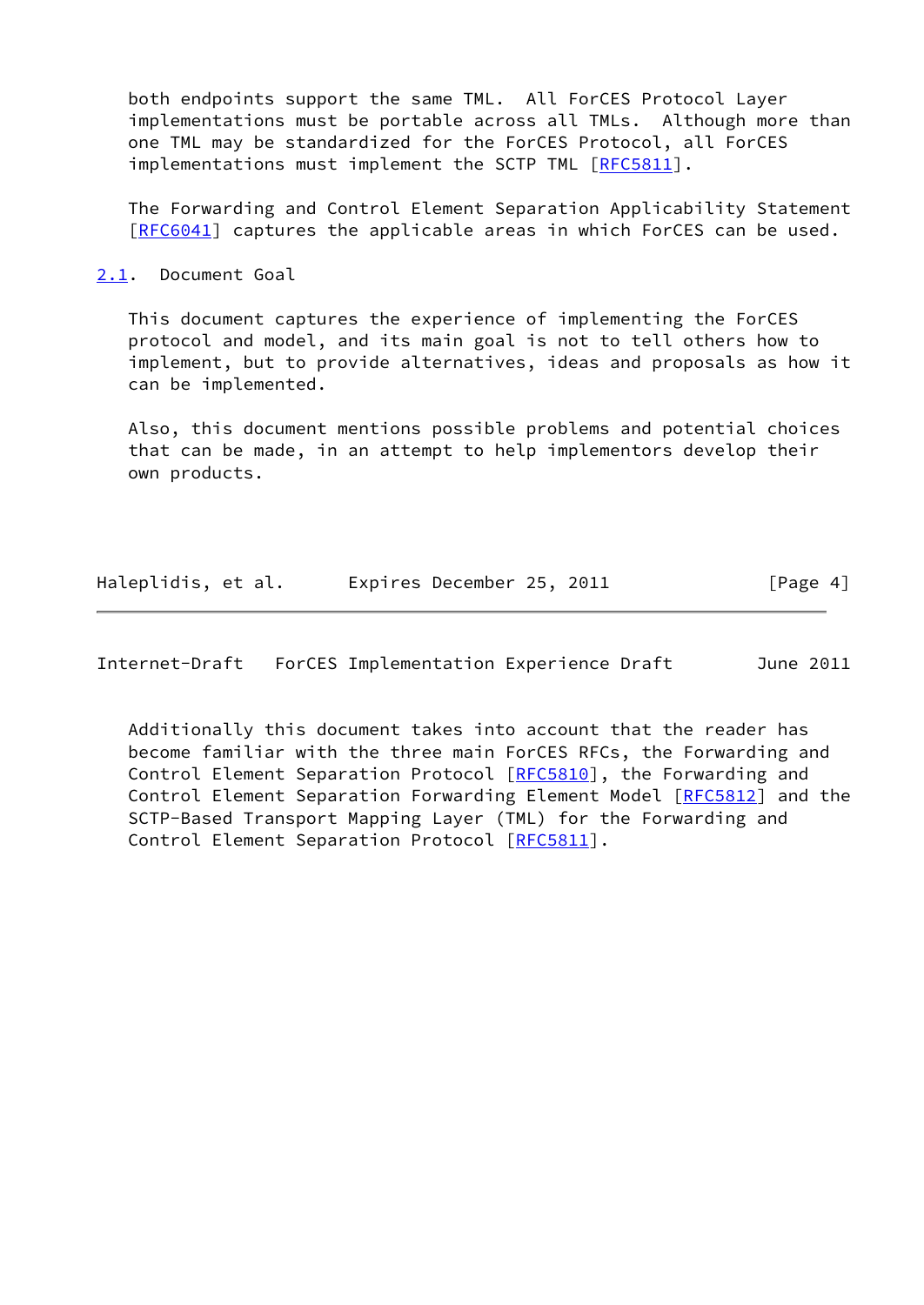<span id="page-5-1"></span>

| Haleplidis, et al. | Expires December 25, 2011 | [Page 5] |
|--------------------|---------------------------|----------|
|--------------------|---------------------------|----------|

## <span id="page-5-0"></span>[3](#page-5-0). ForCES Architecture

 In general ForCES has undergone two successfull interoperability tests, where very few issues were caught and resolved.

 This section discusses the ForCES architecture, implementation challenges and how to overcome them.

## <span id="page-5-2"></span>[3.1](#page-5-2). Pre-association setup - Initial Configuration

 The initial configuration of the FE and the Control Element (CE) is done respectively by the FE Manager and the CE Manager. These entities have not as yet been standardized.

The simplest solution, are static configuration files, which play the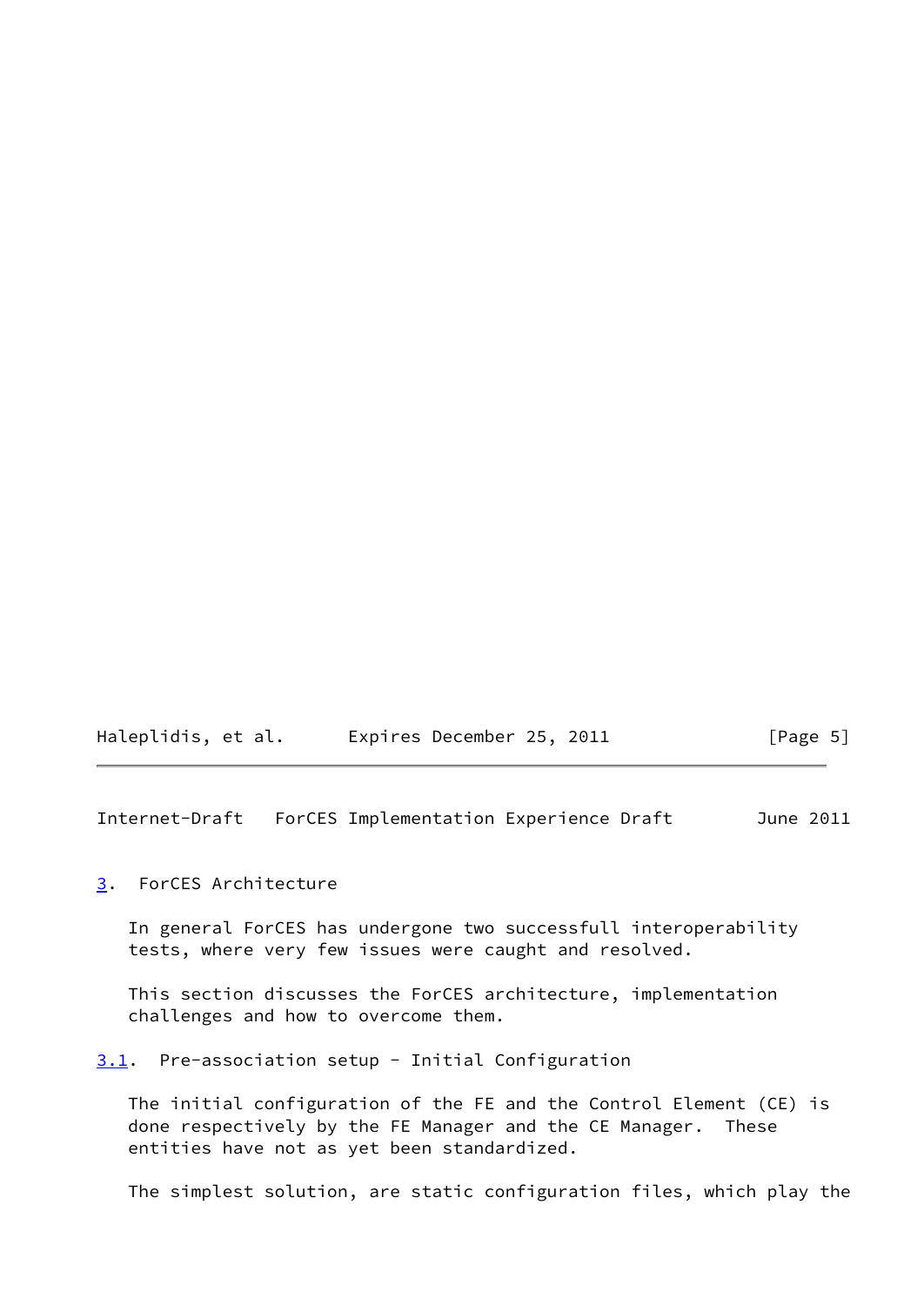role of the Managers and are read by FEs and CEs.

 For more dynamic solutions however, it is expected that the Managers will be entities that will talk to each other and exchange details regarding the associations. Any developer can create any Manager, but they should at least be able to exchange the following details:

From the FE Manager side:

- 1. FE Identifiers (FEIDs)
- 2. FE IP addresses, if the FEs and CEs will be communicating via network.
- 3. TML. The TML that will be used. If this is omitted, then SCTP must be chosen as default.
- 4. TML Priority ports. If this is omitted as well, then the CE must use the default values from the respective TML RFC.

From the CE Manager side:

- 1. CE Identifiers (CEIDs)
- 2. CE IP addresses, if the FEs and CEs will be communicating via network.
- 3. TML. The TML that will be used. If this is omitted, then SCTP must be chosen as default.
- 4. TML Priority ports. If this is omitted as well, then the FE must use the default values from the respective TML RFC.

| Haleplidis, et al. | Expires December 25, 2011 |  | [Page 6] |
|--------------------|---------------------------|--|----------|
|--------------------|---------------------------|--|----------|

<span id="page-6-1"></span>Internet-Draft ForCES Implementation Experience Draft June 2011

#### <span id="page-6-0"></span>[3.2](#page-6-0). TML

 All ForCES implementations must support the SCTP as TML. Even if another TML will be chosen by the developer, SCTP is mandatory and must be supported.

There are several issues that should concern a developer for the TML.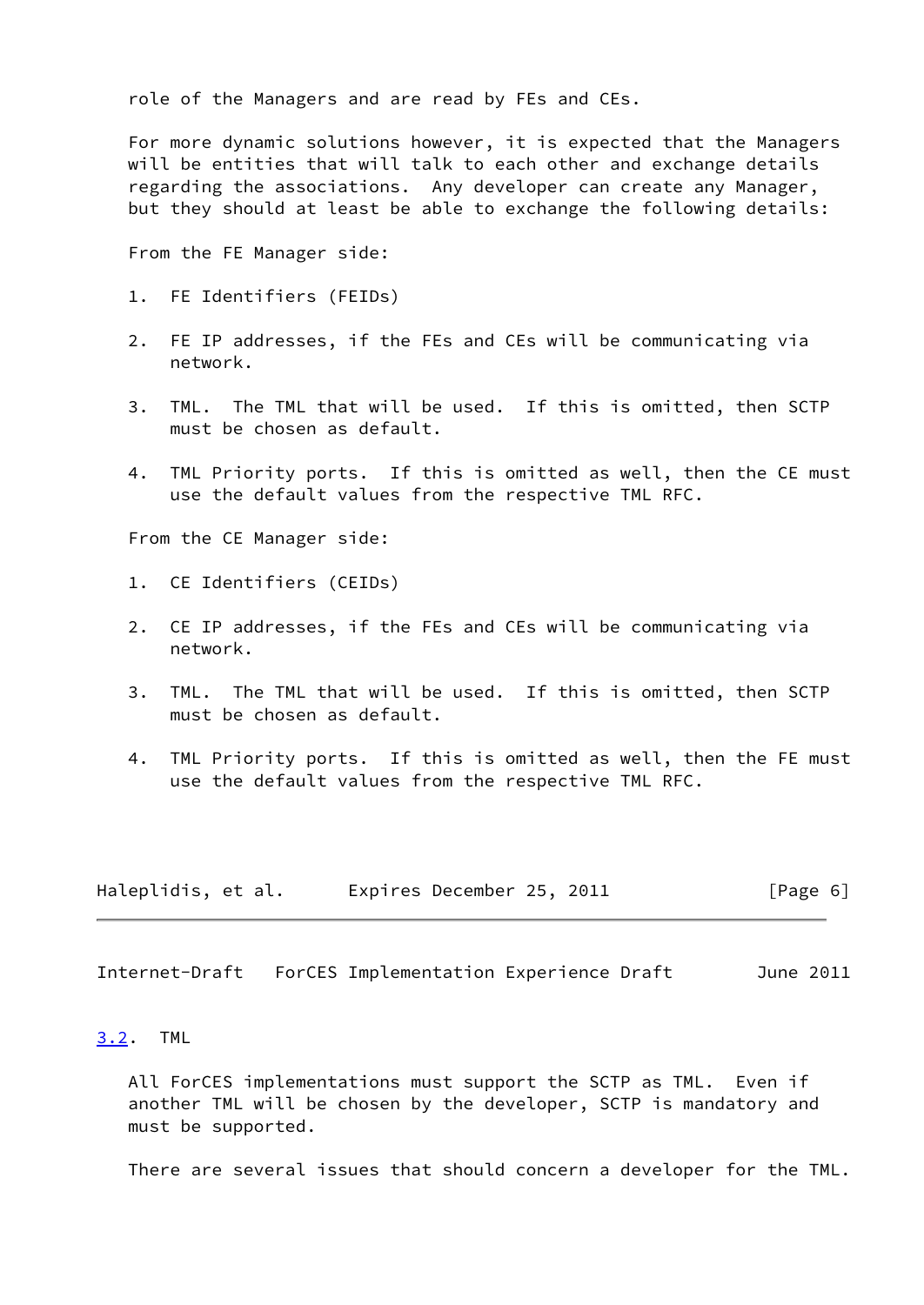- 1. Security. TML must be secure according to the respective RFC. For SCTP you have to use IPsec.
- 2. Remote connection. While ForCES is meant to be used locally, both interoperability tests have proven that ForCES can be deployed everywhere where SCTP/IP is available. In both interoperability tests there were connections between Greece and China and the performance was very satisfactory. However in order for the FE and CE to work in a not local environment if they are behind NATs an implementor must ensure that the SCTP-TML ports are forwarded to the CE and/or FE and if there is a firewall it will allow the SCTP ports through. These were identified during the first ForCES interoperability test and documented in the Implementation Report for Forwarding and Control Element Separation [\[RFC6053](https://datatracker.ietf.org/doc/pdf/rfc6053)].

### <span id="page-7-0"></span>[3.3](#page-7-0). Model

 The ForCES model inherently is very dynamic. Using basic atomic data types that are specified in the model, new datatypes can be built using atomic (single valued) and/or compound (structures and arrays). Thus developers are free to create their own LFBs. One other advantage that the ForCES model provides is inheritance. New versions of existing LFBs can be created to suit any extra developer requirements.

 The difficulty for a developer is to create an architecture that is completely scalable so there is no need to write the same code for new LFBs, or for new components, etc. Just create code for the defined atomic values and then new components can be built based on already written code thus re-using it.

The model itself provides the key which is inheritance.

## <span id="page-7-1"></span>[3.3.1](#page-7-1). Components

 First, a basic component needs to be created as the mother of all the components with the basic parameters of all the components:

Haleplidis, et al. Expires December 25, 2011 [Page 7]

Internet-Draft ForCES Implementation Experience Draft June 2011

o The ID of the component.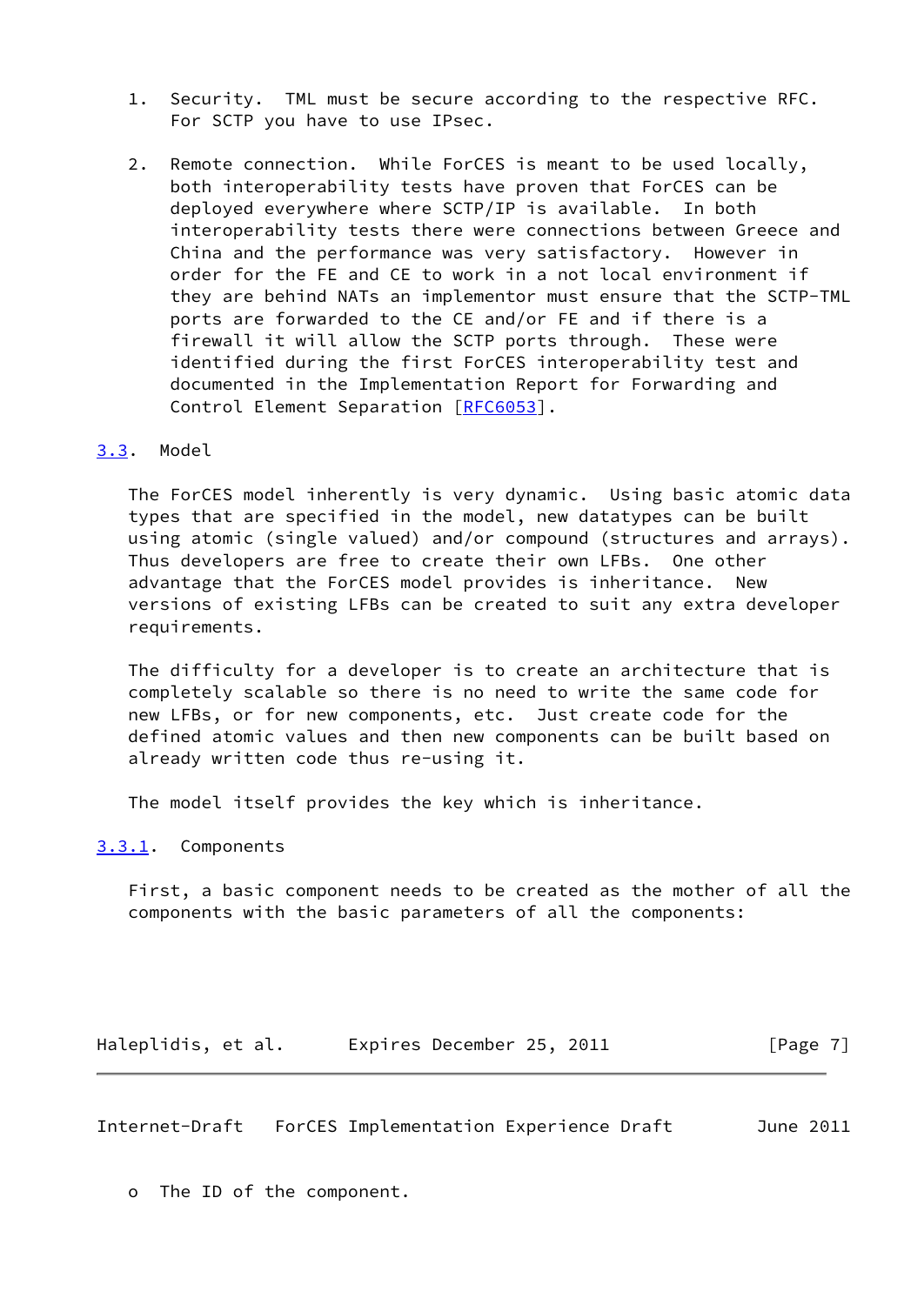- o The access rights of that component.
- o If it is an optional component.
- o If it is of variable size.
- o Minimum data size.
- o Maximum data size.

 If the data size of the component is not variable, then the size is either the minimum or the maximum size, as both should have the same value.

Next, some basic functions are in order:

- o A common constructor.
- o A common destructor.
- o Retrieve Component ID.
- o Retrieve access right property.
- o Query if it is an optional component.
- o Get Full Data.
- o Set Full Data.
- o Get Sparse Data.
- o Set Sparse Data.
- o Del Full Data.
- o Del Sparse Data.
- o Get Property
- o Set Property
- o Get Value.
- o Set Value.

Haleplidis, et al. Expires December 25, 2011 [Page 8]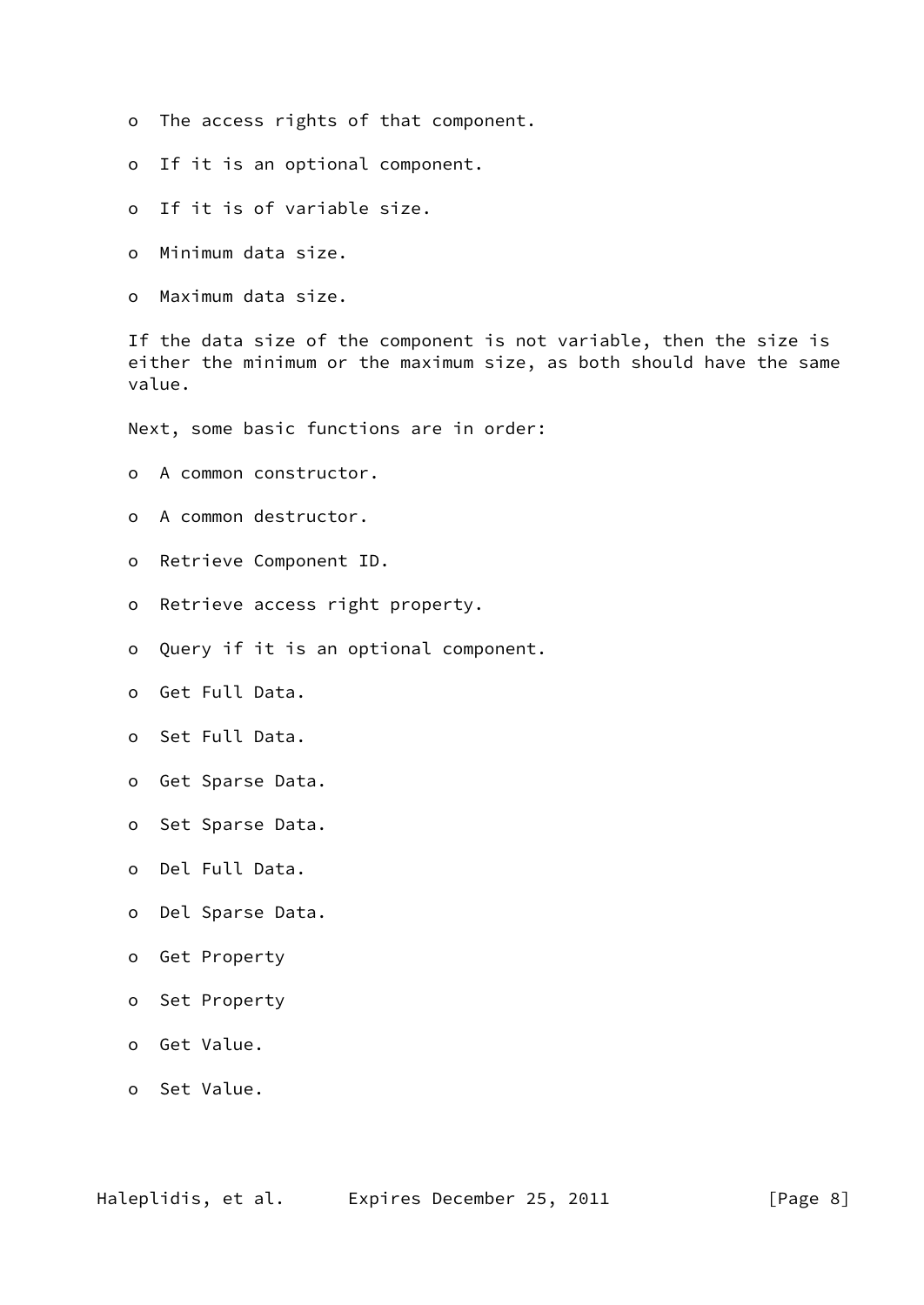- o Del Value.
- o Get Data.
- o Clone component.

 The Get/Set/Del Full/Sparse Data and Get/Set Property functions handle the respective ForCES commands and return the respective TLV, for example the Set Full Data should return a Result TLV. The Get/ Set/Del Value are called from the Get/Set/Del Full/Sparse Data respectively and provide the interface to the actual values in the hardware, separating the forces handling logic from the interface to the actual values.

 The Get Data function should return the value of the data only, not in TLV format.

 The last function seems out of place. That function must return a new component that has the exact same values and attributes. This function is useful in array components as described further.

 The only requirement is to implement the base atomic data types. Any new atomic datatype can be built as a child of a base data type which will inherit all the functions and if necessary override them.

 The struct component can then be built. A struct component is a component by itself, but consists of a number of atomic components. These atomic components create a static array within the struct. The ID of each atomic component is the array's index. The Clone function, for a struct component, must create and return an exact copy of the struct component with the same static array.

 The most difficult component to be built is the array. The difficulty lies in the actual benefit of the model. You have absolute freedom over what you build. An array is an array of components. In all rows you have the exact same type of component either a single component or a struct. The struct can have multiple single components, or a combination of single components, structs and arrays and so on. So, the difficulty lies in how to create a new row, a new component by itself. This is where the Clone function is very useful. For the array a mother component that can spawn new components exactly like itself is needed. Once a Set command is received, the mother component can spawn a new component, if the targeted row does not exists, and add it into the array, and with the Set Full Data the value is set in the recently spawned component, as the spawned component knows how the data is created. In order to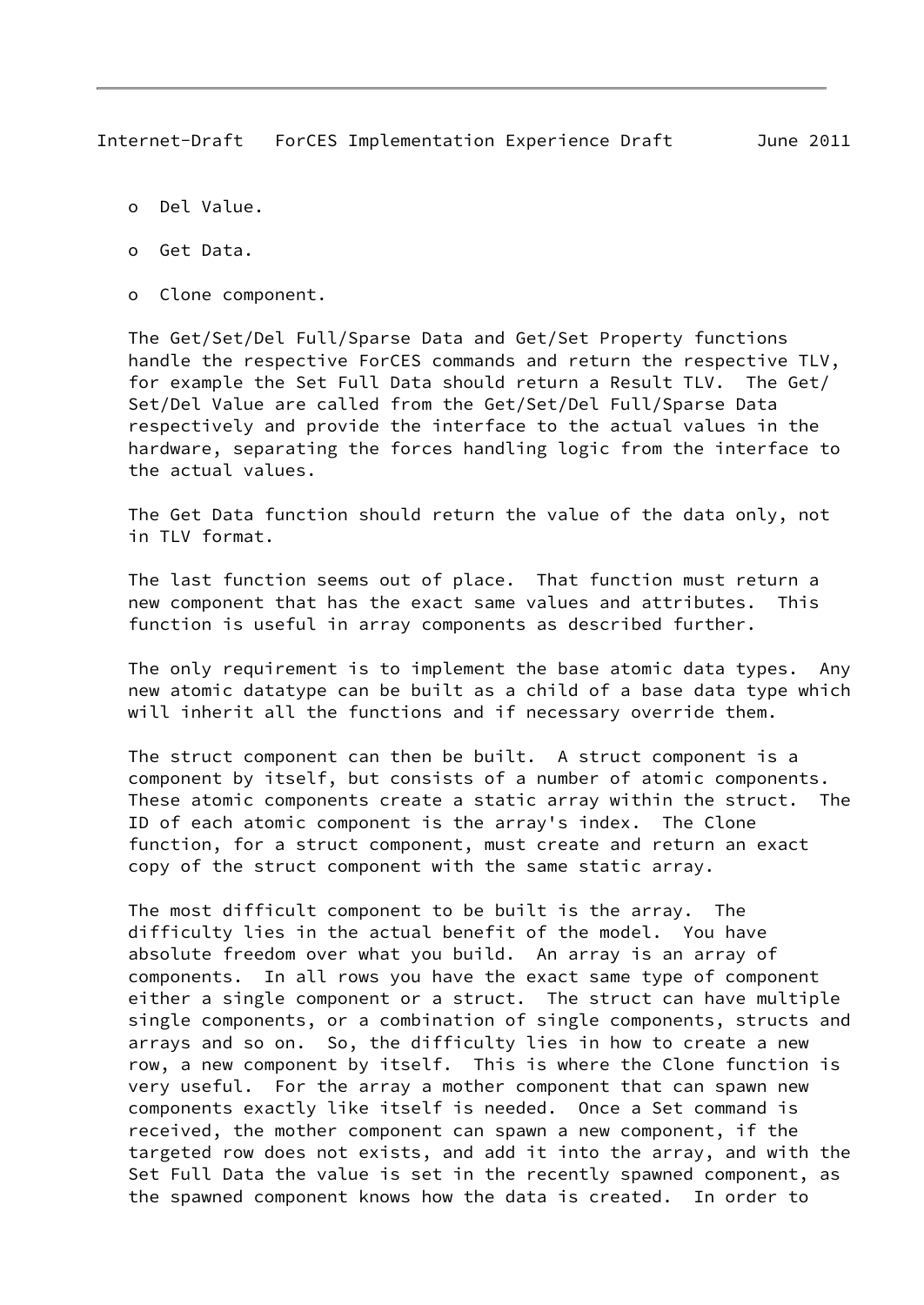distinguish these spawned components from each other and their functionality, some kind of index is required that will also reflect

Haleplidis, et al. Expires December 25, 2011 [Page 9]

<span id="page-10-1"></span>Internet-Draft ForCES Implementation Experience Draft June 2011

 on how the actual data of the specific component is stored on the hardware.

 Once the basic constructors of all possible components are created, then a developer only has to create his LFB components or datatypes as a child of one of the already created components and the only thing the developer really needs to add, is the three functions of Get/Set/Del value of each component which is platform dependent. The rest stays the same.

#### <span id="page-10-0"></span>[3.3.2](#page-10-0). LFBs

 The same architecture in the components can be used for the LFBs, allowing a developer to write LFB handling code only once. The parent LFB has some basic attributes:

- o The LFB Class ID.
- o The LFB Instance ID.
- o An Array of Components.
- o An Array of Capabilities.
- o An Array of Events.

Then some common functions:

- o Handle Configuration Command.
- o Handle Query Command.
- o Get Class ID.
- o Get Instance ID.

 Once these are created each LFB can inherit all these from the parent and the only thing it has to do is to add the components that have already been created.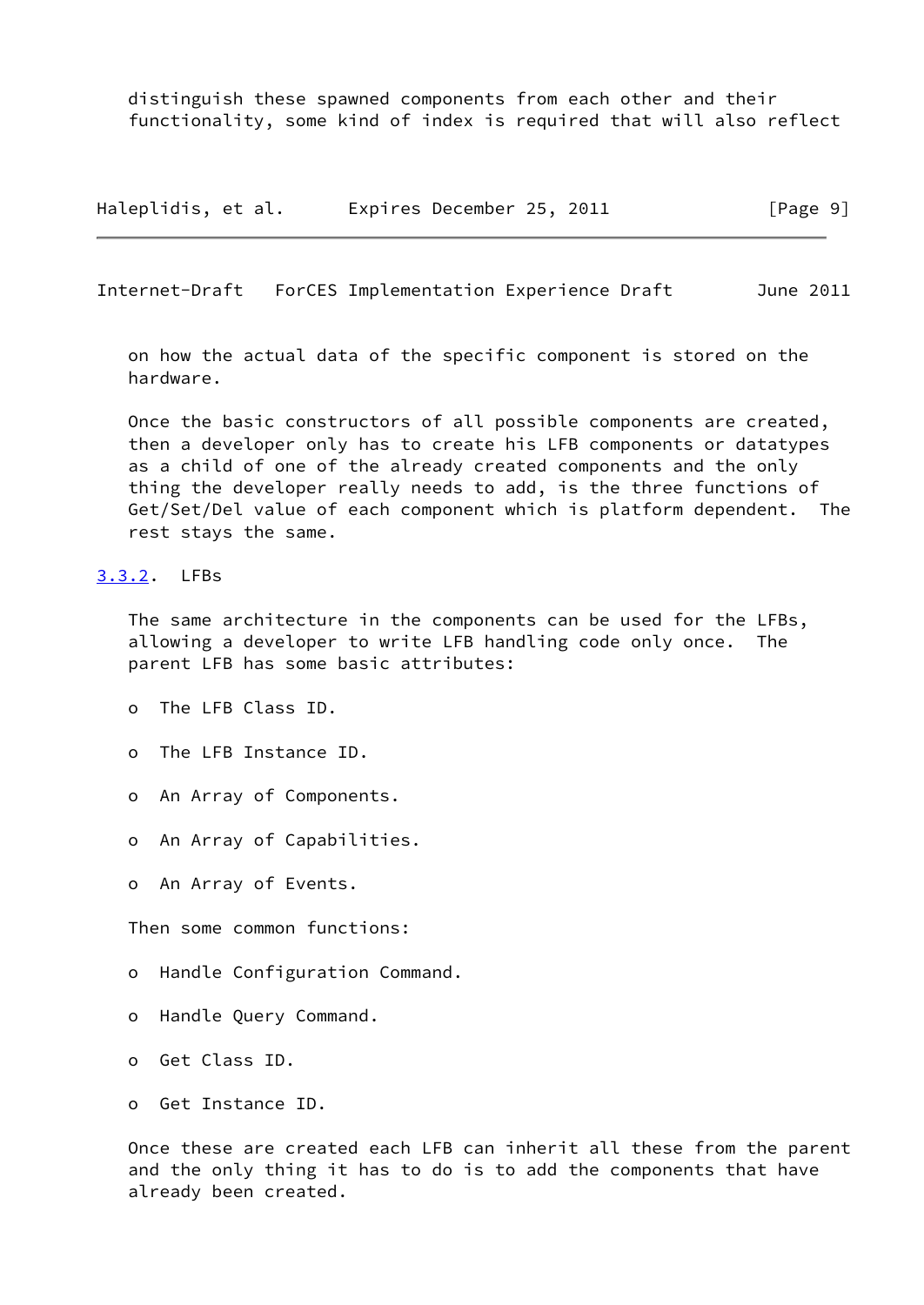An example can be seen in Figure 1. The following code creates a part of FEProtocolLFB:

Haleplidis, et al. Expires December 25, 2011 [Page 10]

<span id="page-11-1"></span>Internet-Draft ForCES Implementation Experience Draft June 2011

 //FEID cui = new Component\_uInt(FEPO\_FEID, ACCESS\_READ\_ONLY, FE\_id); Components[cui->get\_ComponentId()]=cui; //Add component to array list //Current FEHB Policy Value cub = new Component\_uByte(FEPO\_FEHBPolicy, ACCESS\_READ\_WRITE, 0);

Components[cub->get\_ComponentId()]=cub; //Add component to array list

 //FEIDs for BackupCEs Array cui = new Component\_uInt(0, ACCESS\_READ\_WRITE, 0); ca = new Component\_Array(FEPO\_BackupCEs, ACCESS\_READ\_WRITE); ca->AddRow(cui, 1); ca->AddMotherComponent(cui); Components[ca->get\_ComponentId()]=ca; //Add component to array list

Figure 1: Example code for creating part of FEProtocolLFB

 The same concept can be applied to handling LFBs as one FE. An FE is a collection of LFBs. Thus all LFBs can be stored in an array based on the LFB's class id, version and instance. Then what is required is an LFBHandler that will handle the array of the LFBs. A specific LFB, for example, can be addressed using the following scheme:

LFBs[ClassID][Version][InstanceID].

 Note: While an array can be used in components, capabilities and events, a hash table or a similar concept is better suited for storing LFBs using the component ID as the hash key with linked lists for collision handling, as the created array can have large gaps if the values of LFB Class ID vary greatly.

<span id="page-11-0"></span>[3.4](#page-11-0). Protocol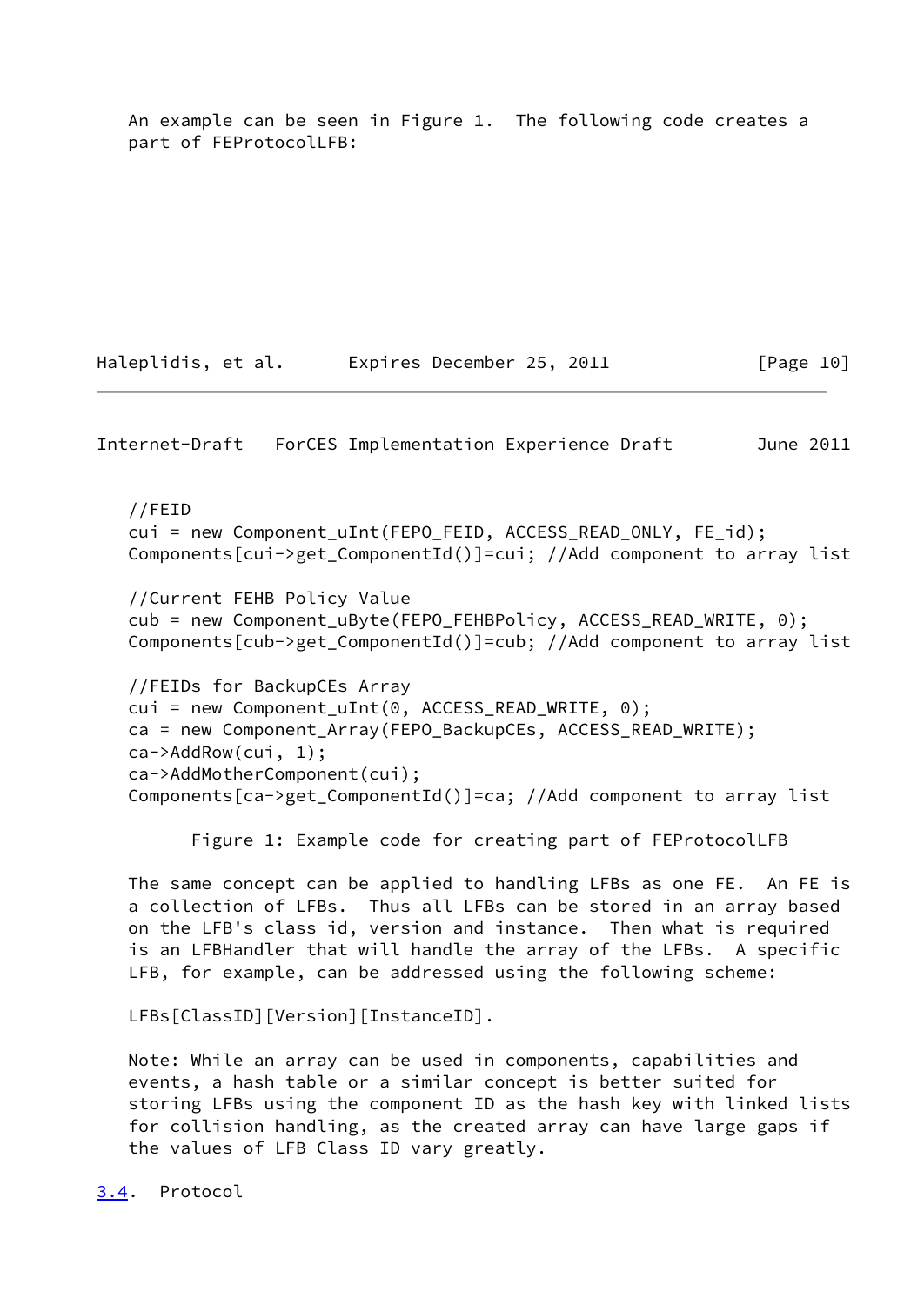#### <span id="page-12-0"></span>[3.4.1](#page-12-0). TLVs

 The goal, for protocol handling, is to create a general and scalable architecture that handles all protocol messages instead of something implementation specific. There are certain difficulties that have to be overcome first.

 Since the model allows a developer to define any LFB required, the protocol has been thus created to give the user the freedom to configure and query any component whatever the underlying model. While this being a strong point for the protocol itself, one difficulty lies with the unkwown underlying model and the unlimited number of types of messages that can be created, making creating generic code a daunting task.

| Haleplidis, et al. | Expires December 25, 2011 | [Page 11] |
|--------------------|---------------------------|-----------|
|                    |                           |           |

Internet-Draft ForCES Implementation Experience Draft June 2011

 Additionally the protocol also allows two different path approaches to LFB components and the CE or FE must handle both or even a mix of them making a generic decoding of the protocol message difficult.

 Another difficulty also arises from the batching capabilities of the protocol. You can have multiple Operations within a message, you can select more than one LFB to command, and more than one component to manipulate.

 Possible solution is again provided by inheritance. There are two basic components in a protocol message.

1. The common header.

2. The rest of the message.

 The rest of the message is divided in Type-Length-Value (TLV) units, and in one case Index-Length-Value (ILV) units.

The TLV hierarchy can be seen in the Figure 2:

 Common Header | +-----------+----------+-----------+ | | | |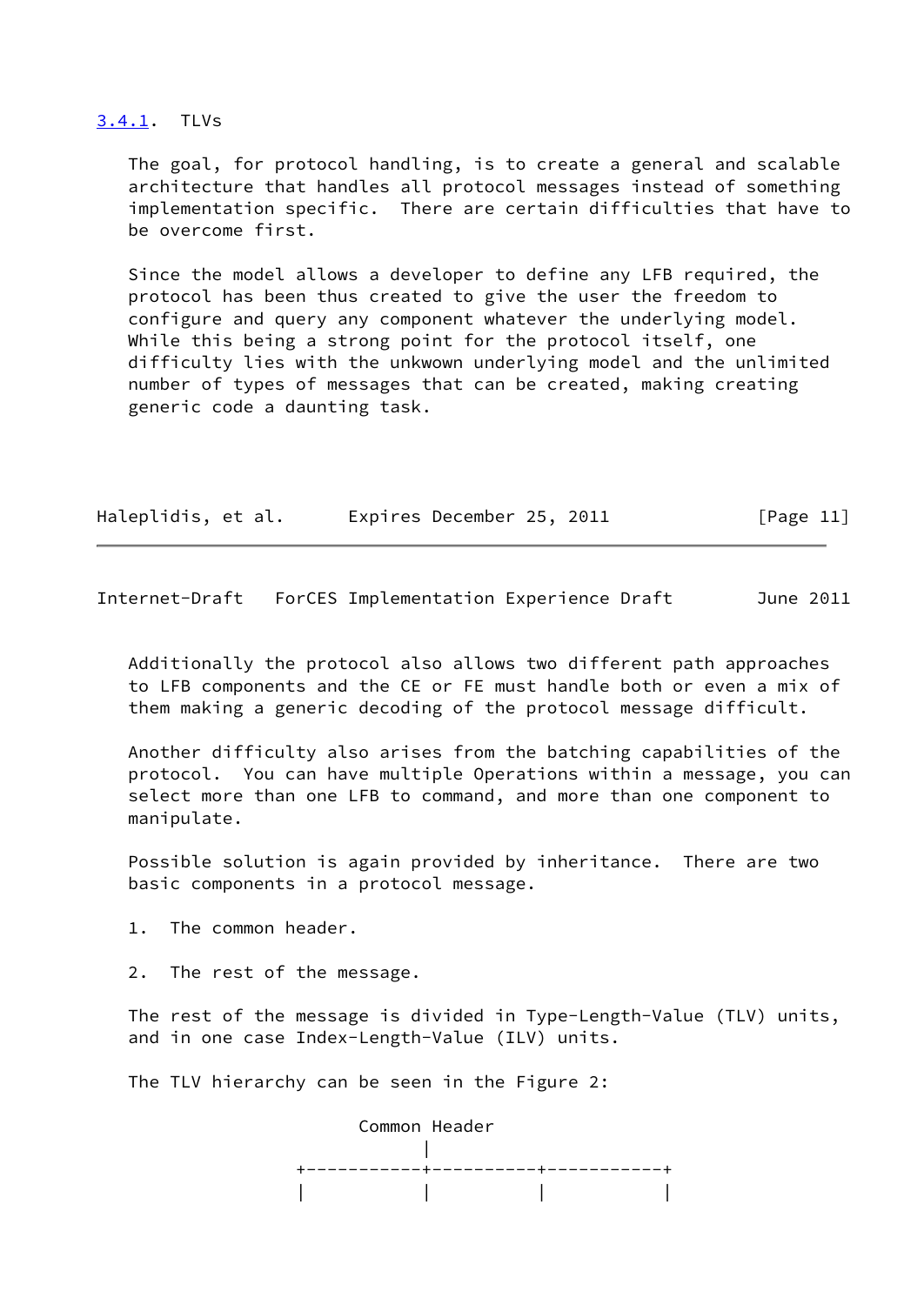

Figure 2: ForCES TLV Hierrachy

 The above figure shows only the basic hierarchy level of TLVs and does not show batching. Also this figure does not show the recursion that can occur at the last level of the hierarchy. The figure shows one kind of recursion with PathData within PathData. FullData can be within FullData and SparseData. The possible combination of TLVs are

| Haleplidis, et al. | Expires December 25, 2011 | [Page 12] |
|--------------------|---------------------------|-----------|
|--------------------|---------------------------|-----------|

Internet-Draft ForCES Implementation Experience Draft June 2011

 described in detail in the Forwarding and Control Element Separation Protocol [\[RFC5810](https://datatracker.ietf.org/doc/pdf/rfc5810)] as well as the data packing rules.

- A TLV's main attributes are:
- o Type
- o Length
- o Data
- o An array of TLVs.

 The array of TLVs is the next hierarchy level of TLVs nested in this TLV.

A TLVs common function could be: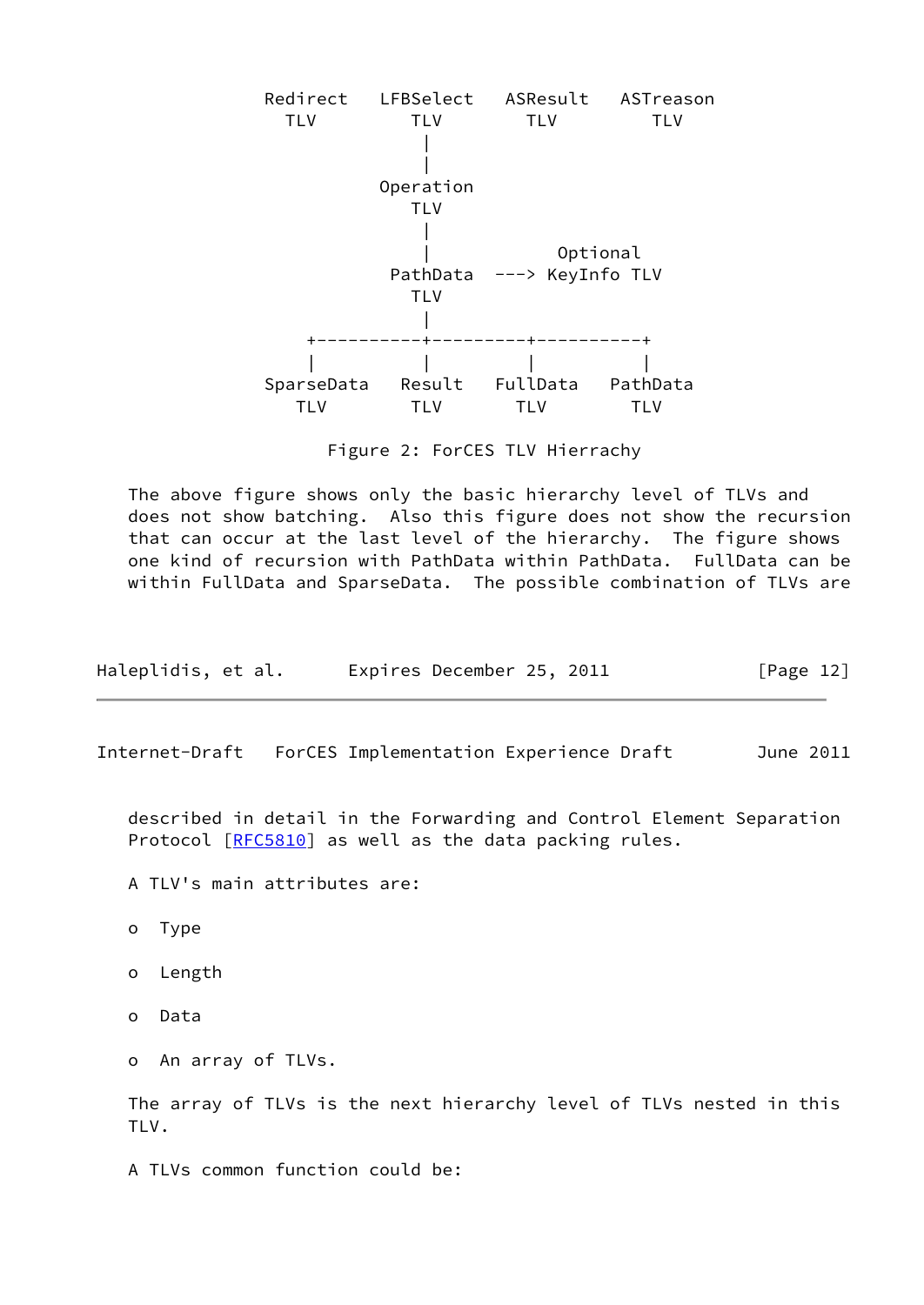- o A basic constructor.
- o A constructor using data from the wire.
- o Add a new TLV for next level.
- o Get the next TLV of next level.
- o Get a specific TLV of next level.
- o Replace a TLV of next level.
- o Get the Data.
- o Get the Length.
- o Set the Data.
- o Set the Length.
- o Set the Type.
- o Serialize the header.
- o Serialize the TLV to be written on the wire.

 All TLVs inherit these functions and attributes and either override them or create new where it is required.

Haleplidis, et al. Expires December 25, 2011 [Page 13]

<span id="page-14-1"></span>Internet-Draft ForCES Implementation Experience Draft June 2011

<span id="page-14-0"></span>[3.4.2](#page-14-0). Message Deserialization

 What follows is a the algorithm for deserializing any protocol message:

- 1. Get the message header.
- 2. Read the length.
- 3. Check the message type to understand what kind of message this is.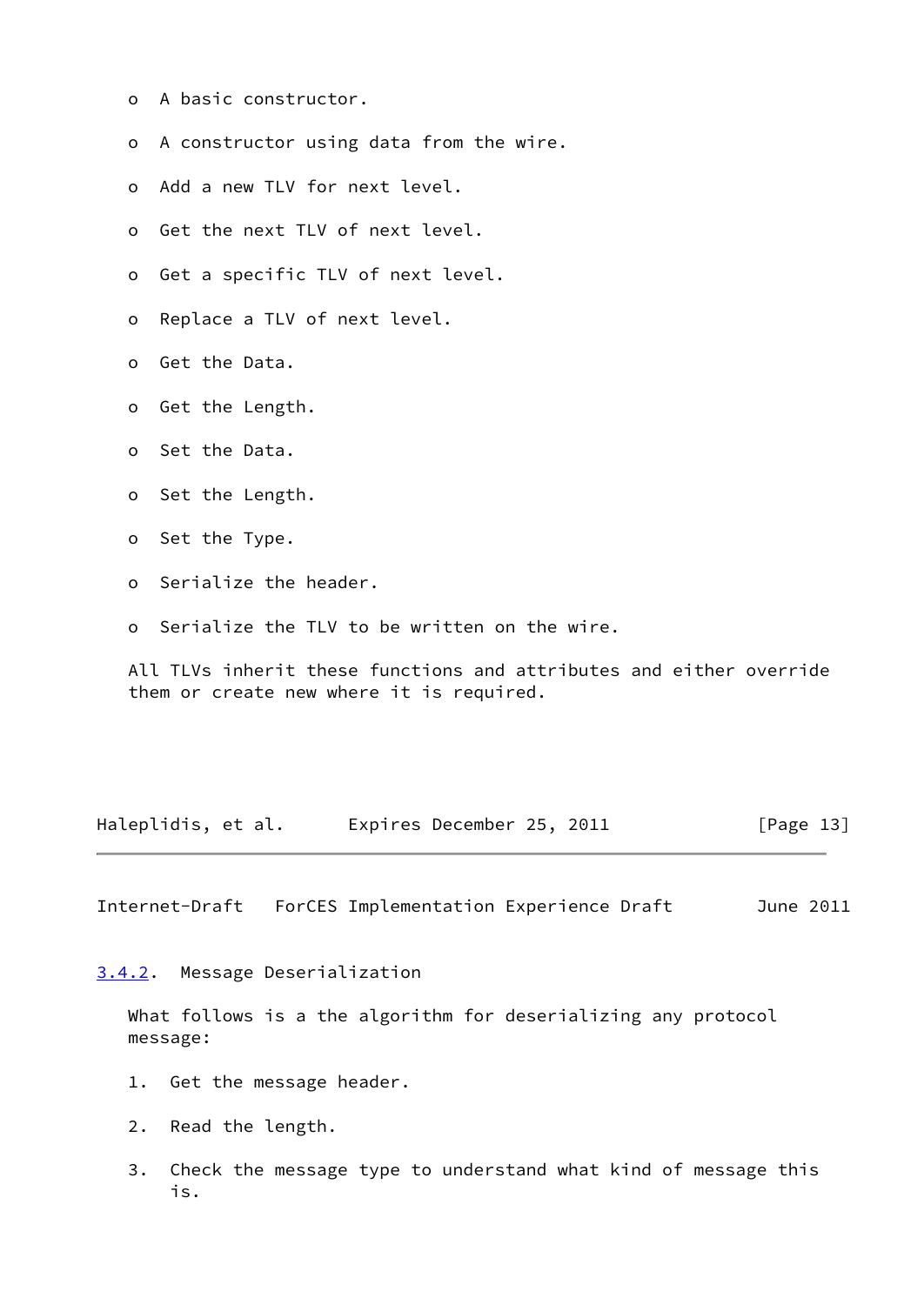- 4. If the length is larger than the message header then there is data for this message.
- 5. A check can be made here regarding the message type and the length of the message

 If the message is a Query or Config type then for this level there are LFBSelector TLVs:

- 1. Read the next 2 shorts(type-length). If the type is an LFBSelector then the message is valid.
- 2. Read the necessary length for this LFBSelector and create the LFBSelector from the data of the wire.
- 3. Add this LFBSelector to the main header array of LFBSelectors
- 4. Repeat all above steps until the rest of the message has finished.

The next level of TLVs are Operation TLVs

- 1. Read the next 2 shorts(type-length). If the type is an OperationTLV then the message is valid.
- 2. Read the necessary length for this OperationTLV and create the OperationTLV from the data of the wire.
- 3. Add this OperationTLV to the LFBSelector array of TLVs.
- 4. Do this until the rest of the LFBSelector TLV has finished.

The next level of TLVs are PathData TLVs

| Haleplidis, et al. | Expires December 25, 2011 |  | [Page 14] |
|--------------------|---------------------------|--|-----------|
|--------------------|---------------------------|--|-----------|

Internet-Draft ForCES Implementation Experience Draft June 2011

- 1. Read the next 2 shorts(type-length). If the type is a PathData then the message is valid.
- 2. Read the necessary length for this PathDataTLV and create the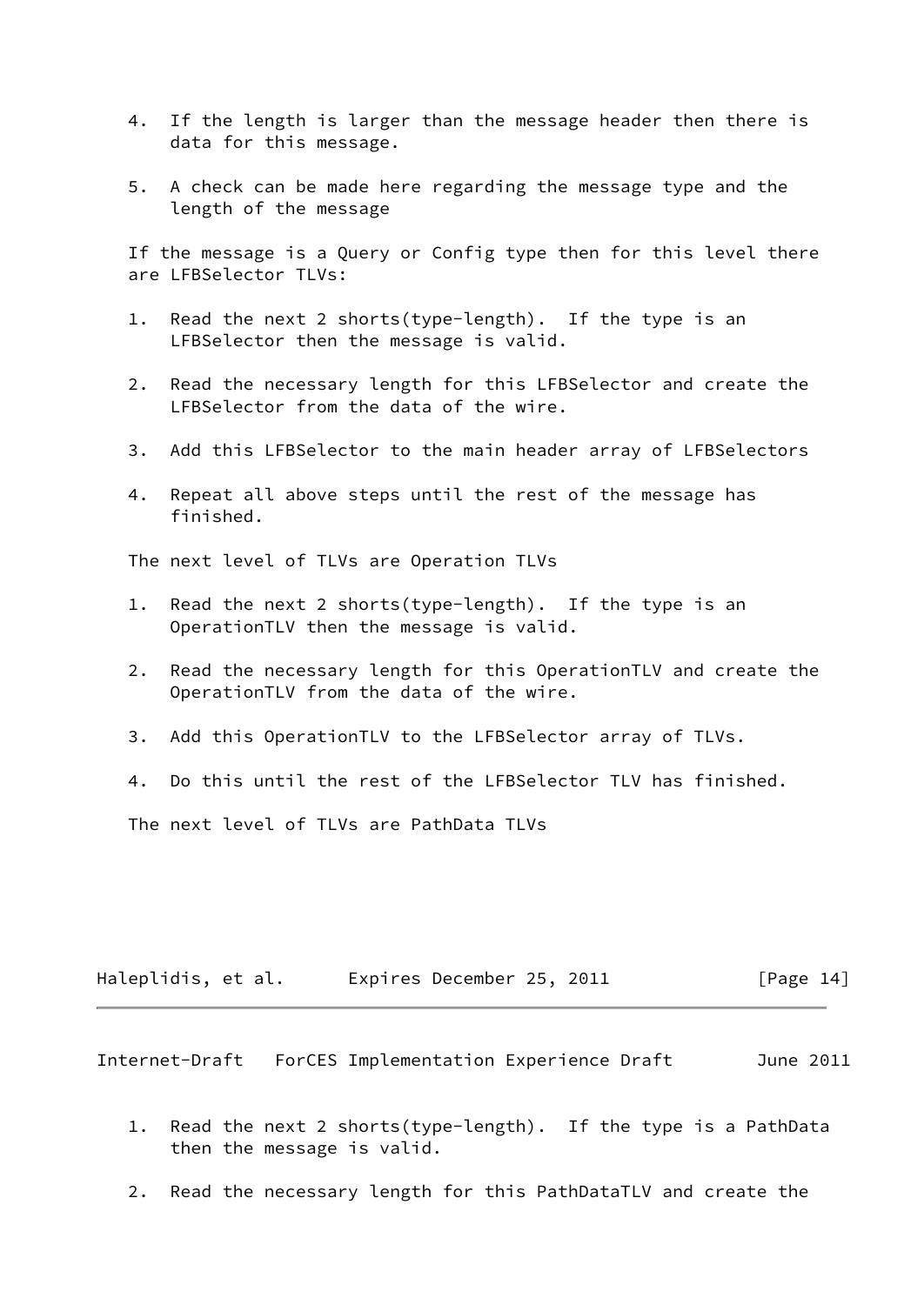PathDataTLV from the data of the wire.

- 3. Add this PathData TLV to the Operation TLV's array of TLVs.
- 4. Do this until the rest of the Operation TLV is finished.

 Here it gets interesting, as the next level of PathDataTLVs can be either:

- o PathData TLVs.
- o FullData TLV.
- o SparseData TLV.
- o Result TLV.

 The solution to this difficulty is recursion. If the next TLV is PathDataTLV then the PathDataTLV that is created uses the same kind of deserialisation until it reaches a FullDataTLV or SparseDataTLV. There can be only one FullDataTLV or SparseData within a PathData.

- 1. Read the next 2 shorts(type-length).
- 2. If the Type is a PathDataTLV then do again the previous algorithm but add the PathDataTLV to this PathDataTLV's array of TLVs.
- 3. Do this until the rest of the PathData TVL is finished.
- 4. If the Type is a FullDataTLV then create the FullData TLV from the message and add this to the PathData's array of TLVs.
- 5. If the Type is a SparseDataTLV then create the SparseData TLV from the message and add this to the PathData's array of TLVs.
- 6. If the Type is a ResultTLV then create the Result TLV from the message and add this to the PathData's array of TLVs.

 If the message is a Query it must not have any kind of data inside the PathData.

 If the message is a Query Response then it must either have a ResultTLV or a FullData TLV.

Haleplidis, et al. Expires December 25, 2011 [Page 15]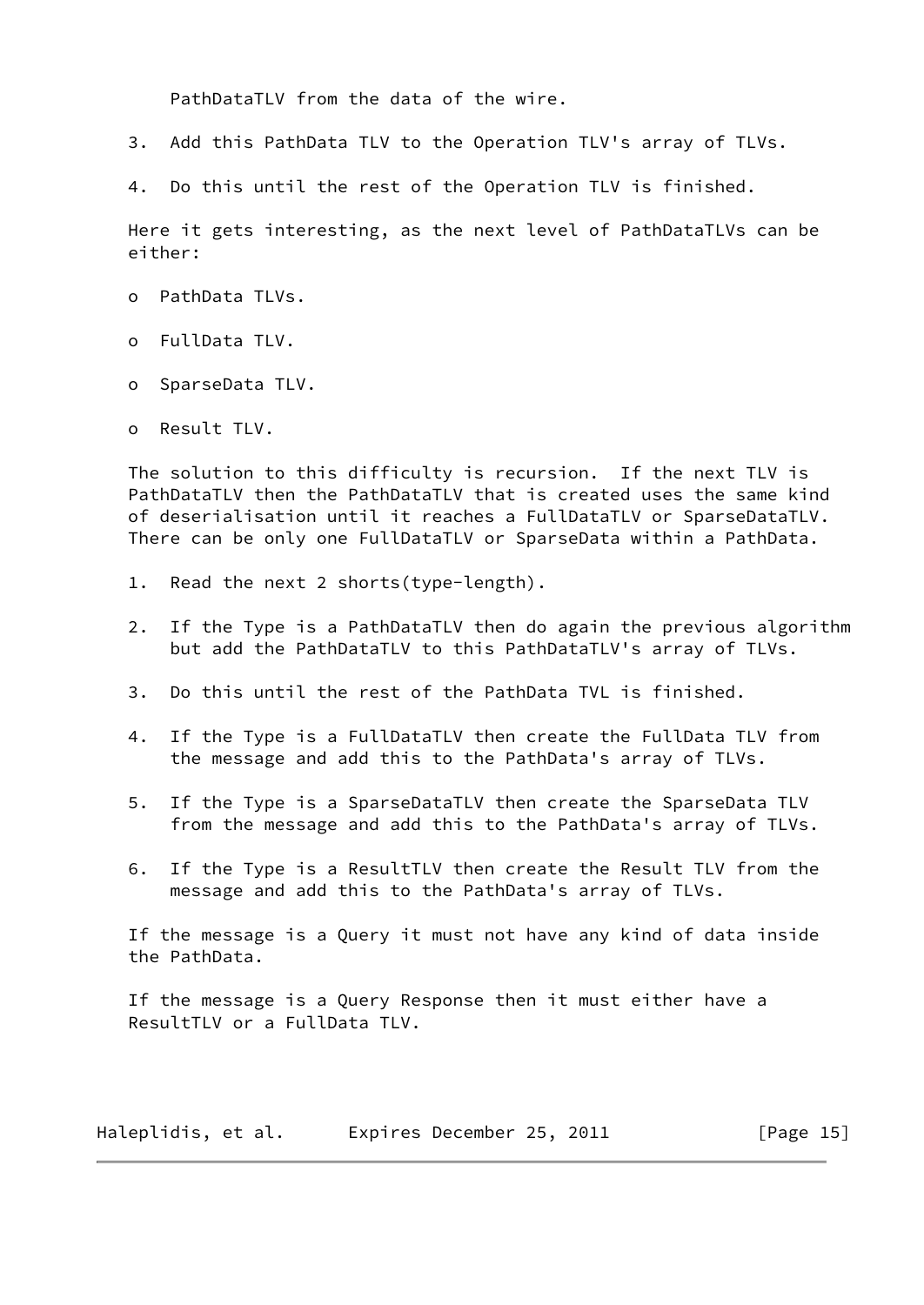<span id="page-17-1"></span> If the message is a Config it must contain either a FullDataTLV or a SparseData TLV.

If the message is a Config Reponse, it must contain a ResultTLV.

More details regarding message validation can be be read in [Section 7](#page-21-0) of the Forwarding and Control Element Separation Protocol [[RFC5810](https://datatracker.ietf.org/doc/pdf/rfc5810)].

 Note: When deserializing, implementors must take care to ignore padding of TLVs as all must be 32-bit aligned. The length value in TLVs includes the Type and Length (4 bytes) but does not include padding.

<span id="page-17-0"></span>[3.4.3](#page-17-0). Message Serialization

 The same concept can be applied in the message creation process. Having the TLVs ready, a developer can go bottom up. All that is required is the serialization function that will transform the TLV into bytes ready to be transfered on the network.

 For example for the creation of a simple query from the CE to the FE, all the PathData are created. Then they will be serialized and inserted into an Operation TLV, which in turn will be serialized and inserted into an LFB Selector and in turn serialized and entered into the Common Header which will be passed to the TML to be transported to the FE.

 Having an array of TLVs inside a TLV that are next in the TLV hierarchy, allows the developer to insert any number of next level TLVs thus creating any kind of message.

 Note: When the TLV is serialized to be written on the wire, implementors must take care to include padding to TLVs as all must be 32-bit aligned.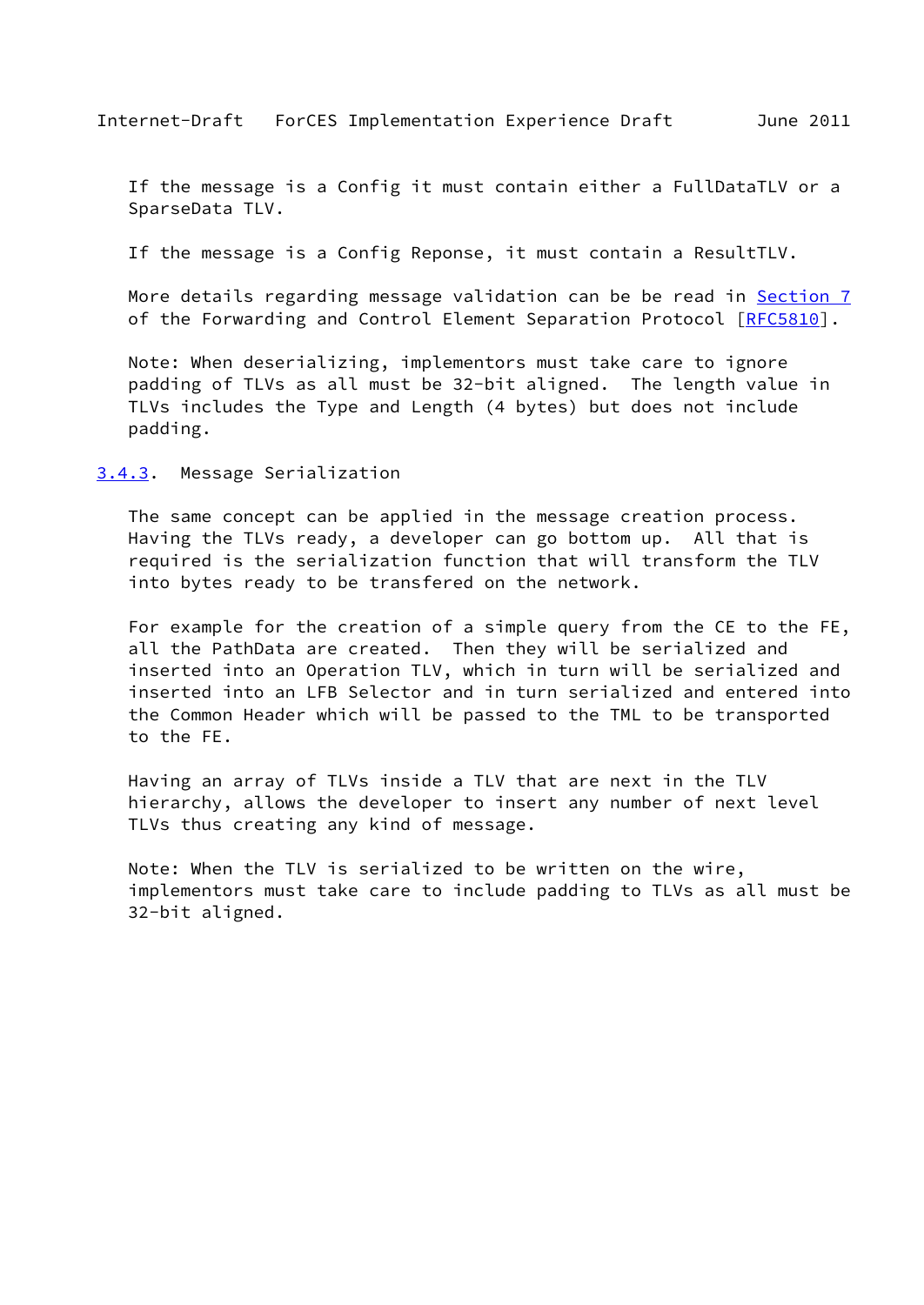#### <span id="page-18-1"></span><span id="page-18-0"></span>[4](#page-18-0). Development Platforms

 Any development platform that can support the SCTP TML and the TML of the developer's choosing is available for use.

 Figure 3 provides an initial survey of SCTP support for C/C++ and Java at present time.

| Platform<br>Language | Windows                                | Linux     | Solaris   |
|----------------------|----------------------------------------|-----------|-----------|
| $C/C++$              | Supported                              | Supported | Supported |
| Java                 | Limited<br>Third Party<br>Not from SUN | Supported | Supported |

Figure 3: SCTP Support on Operating Systems

 A developer should be aware of some limitations regarding Java implementations.

 Java inherently does not support unsigned types. A workaround this can be found in the creation of classes that do the translation of unsigned to java types. The problem is that the unsigned long cannot be used as is in the Java platform. The proposed set of classes can be found in [Java Unsigned Types].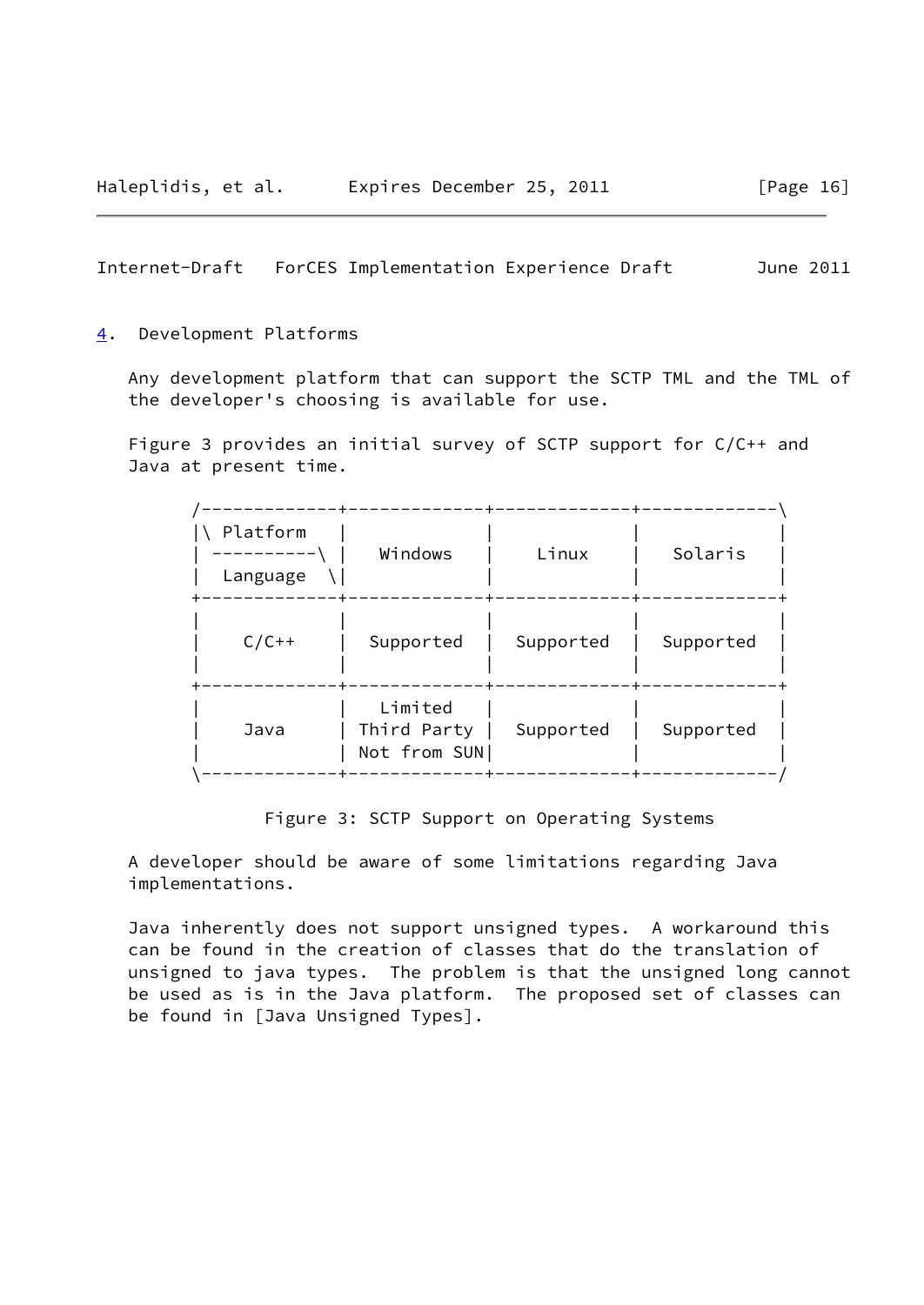<span id="page-19-1"></span>

| Haleplidis, et al. | Expires December 25, 2011 | [Page 17] |
|--------------------|---------------------------|-----------|
|                    |                           |           |

# <span id="page-19-0"></span>[5](#page-19-0). Acknowledgements

 The authors would like to thank Adrian Farrel for sponsoring this document and Jamal Hadi Salim for discussions to make this document better.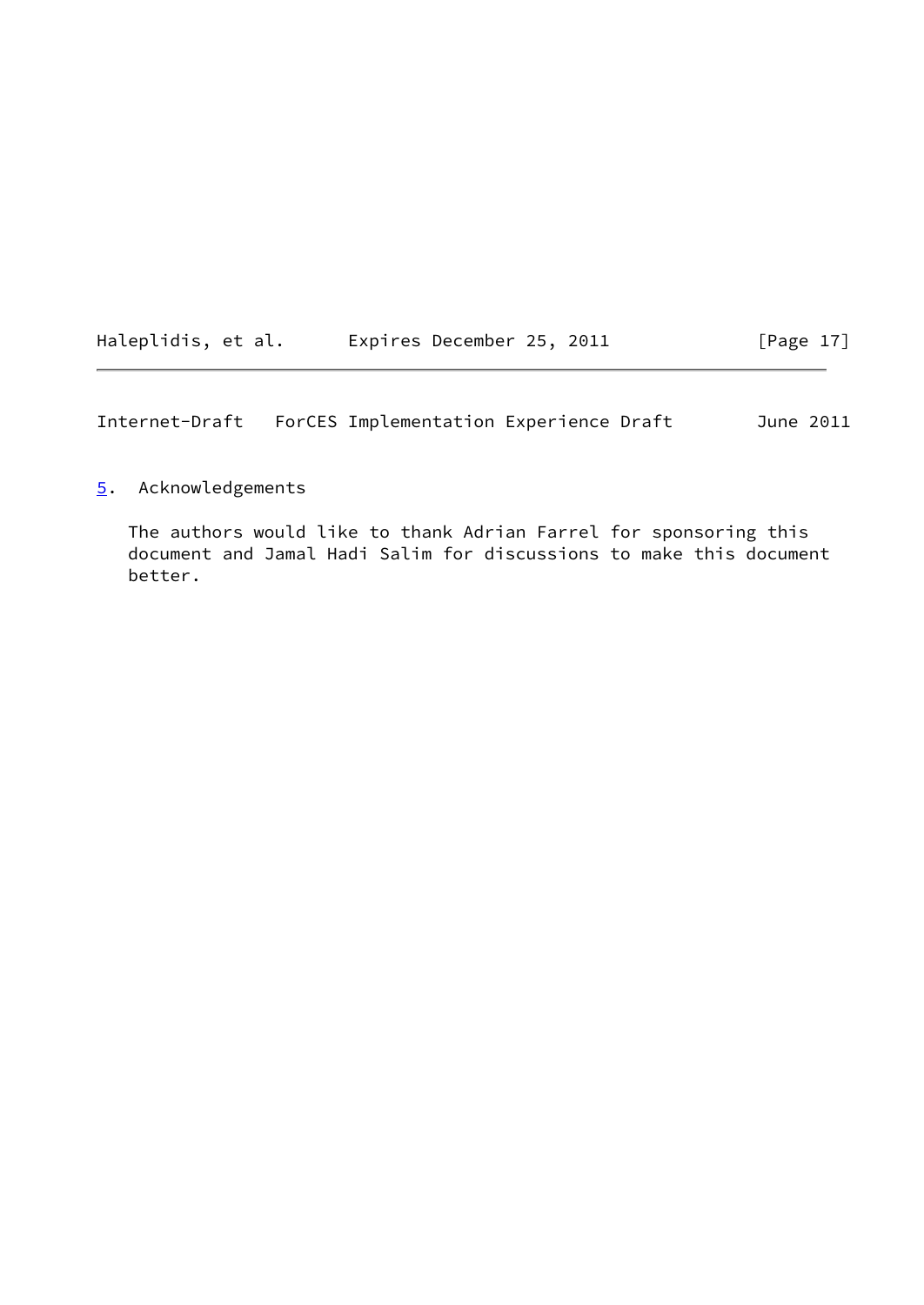<span id="page-20-1"></span>

| Haleplidis, et al. | Expires December 25, 2011 | [Page 18] |
|--------------------|---------------------------|-----------|
|--------------------|---------------------------|-----------|

<span id="page-20-0"></span>[6](#page-20-0). IANA Considerations

This memo includes no request to IANA.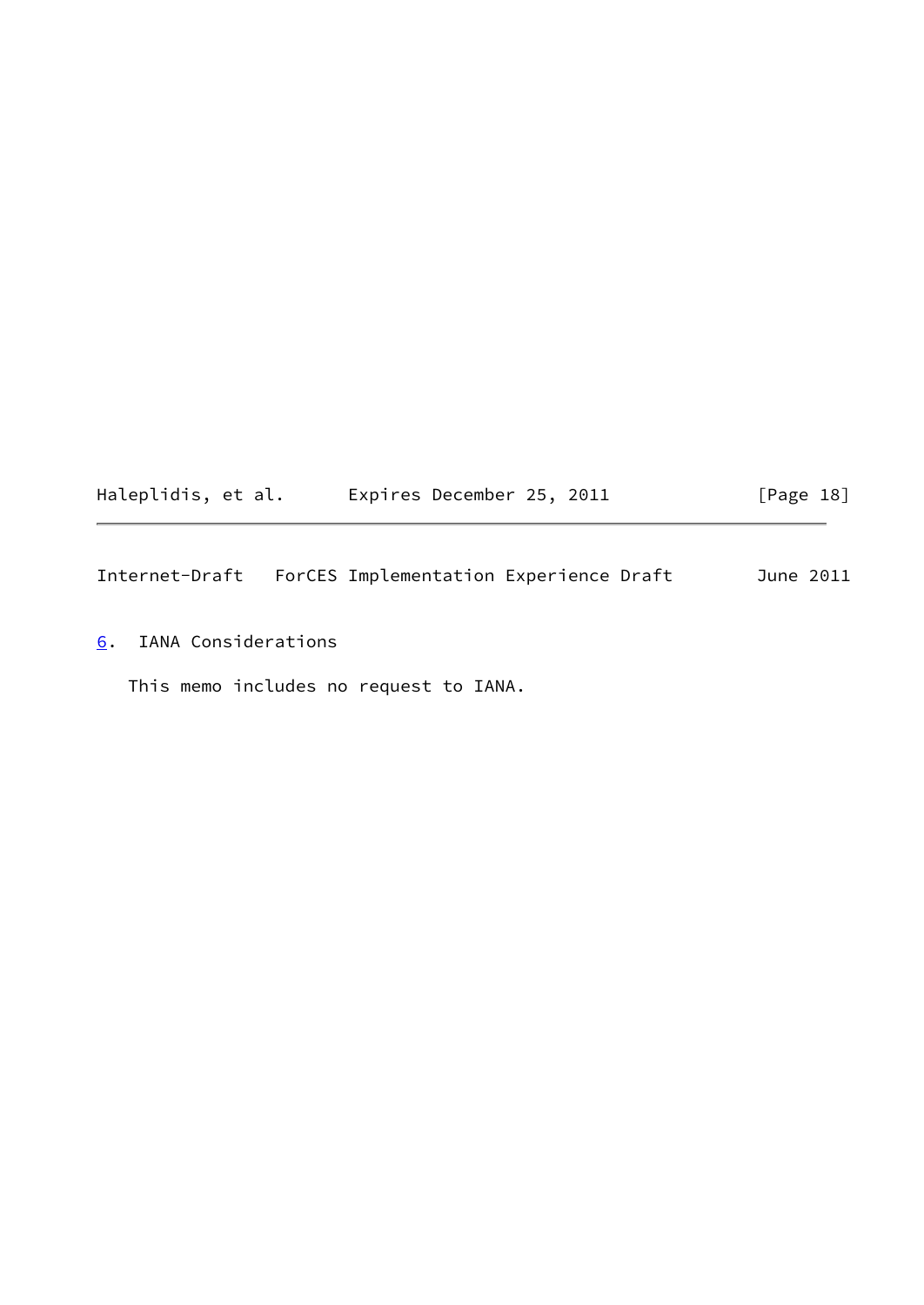Haleplidis, et al. Expires December 25, 2011 [Page 19]

<span id="page-21-1"></span>Internet-Draft ForCES Implementation Experience Draft June 2011

## <span id="page-21-0"></span>[7](#page-21-0). Security Considerations

 Developers of ForCES FEs and CEs must take the security considerations of the Forwarding and Control Element Separation Framework [[RFC3746](https://datatracker.ietf.org/doc/pdf/rfc3746)] and the Forwarding and Control Element Separation Protocol [\[RFC5810](https://datatracker.ietf.org/doc/pdf/rfc5810)] into account.

 Also, as specified in the security considerations section of the SCTP-Based Transport Mapping Layer (TML) for the Forwarding and Control Element Separation Protocol [\[RFC5811](https://datatracker.ietf.org/doc/pdf/rfc5811)] the transport-level security, has to be ensured by IPsec.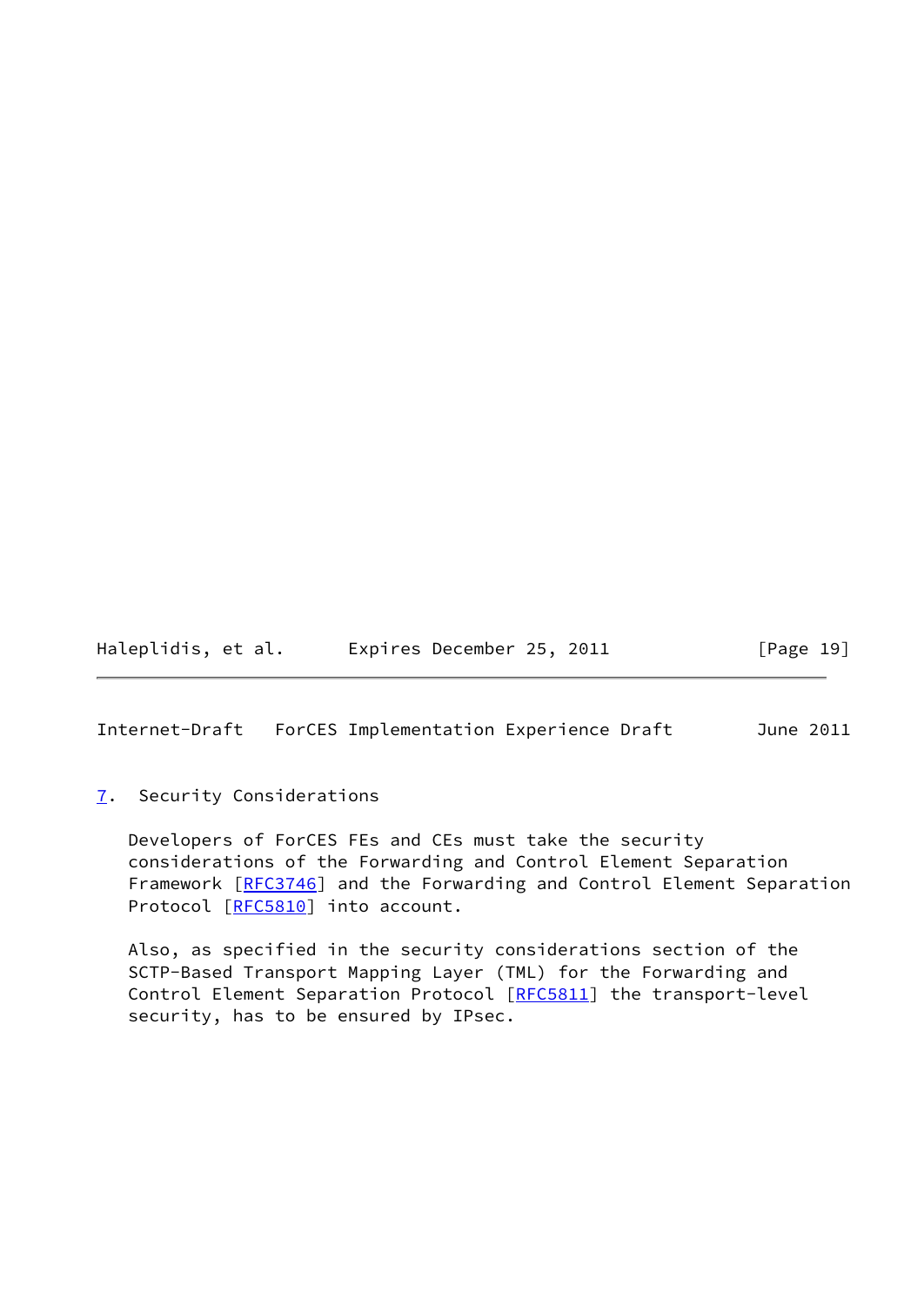Haleplidis, et al. Expires December 25, 2011 [Page 20]

<span id="page-22-1"></span>Internet-Draft ForCES Implementation Experience Draft June 2011

<span id="page-22-0"></span>[8](#page-22-0). References

<span id="page-22-2"></span>[8.1](#page-22-2). Normative References

- [RFC5810] Doria, A., Hadi Salim, J., Haas, R., Khosravi, H., Wang, W., Dong, L., Gopal, R., and J. Halpern, "Forwarding and Control Element Separation (ForCES) Protocol Specification", [RFC 5810,](https://datatracker.ietf.org/doc/pdf/rfc5810) March 2010.
- [RFC5811] Hadi Salim, J. and K. Ogawa, "SCTP-Based Transport Mapping Layer (TML) for the Forwarding and Control Element Separation (ForCES) Protocol", [RFC 5811](https://datatracker.ietf.org/doc/pdf/rfc5811), March 2010.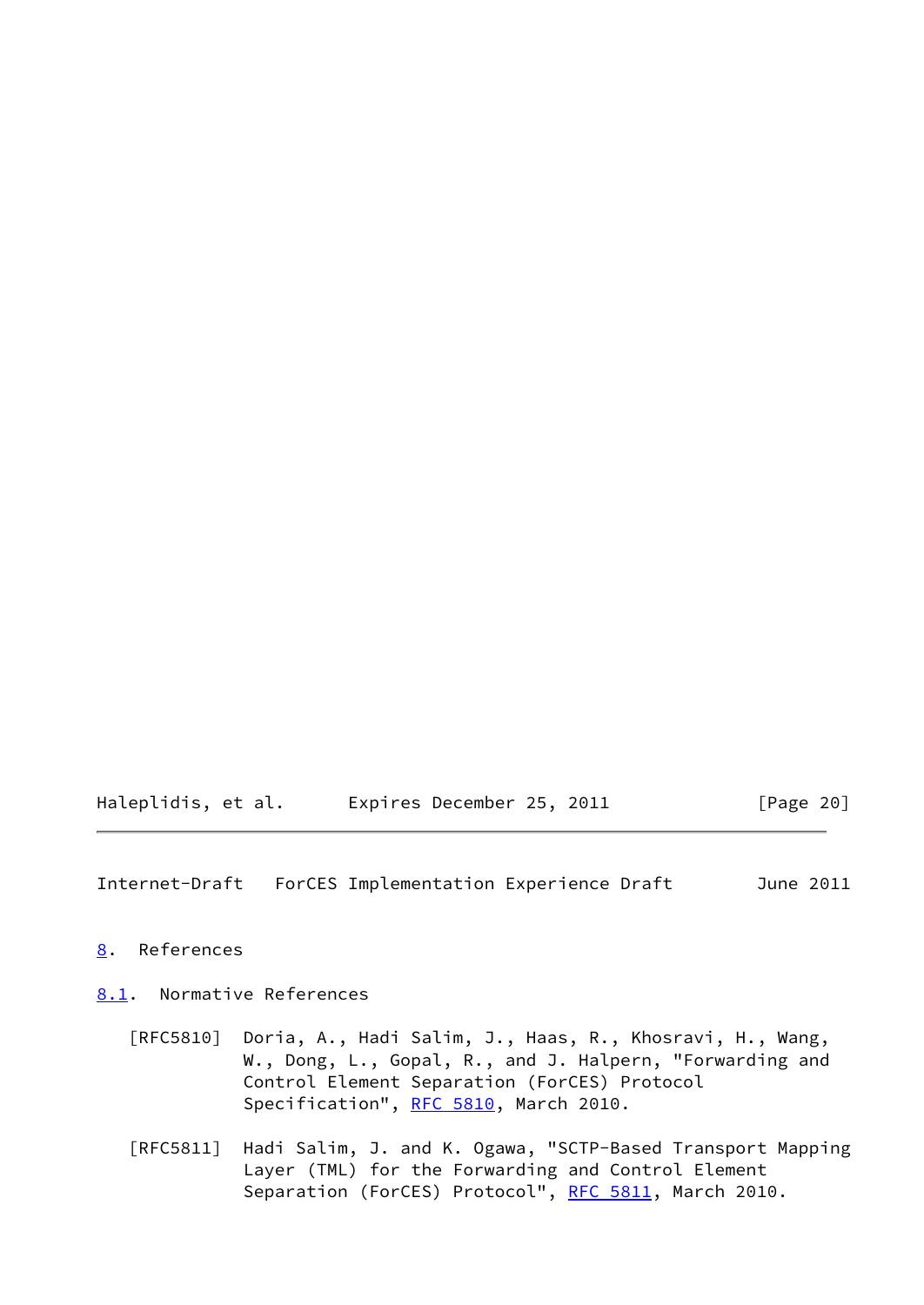- [RFC5812] Halpern, J. and J. Hadi Salim, "Forwarding and Control Element Separation (ForCES) Forwarding Element Model", [RFC 5812,](https://datatracker.ietf.org/doc/pdf/rfc5812) March 2010.
- [RFC6041] Crouch, A., Khosravi, H., Doria, A., Wang, X., and K. Ogawa, "Forwarding and Control Element Separation (ForCES) Applicability Statement", [RFC 6041](https://datatracker.ietf.org/doc/pdf/rfc6041), October 2010.
- [RFC6053] Haleplidis, E., Ogawa, K., Wang, W., and J. Hadi Salim, "Implementation Report for Forwarding and Control Element Separation (ForCES)", [RFC 6053](https://datatracker.ietf.org/doc/pdf/rfc6053), November 2010.
- <span id="page-23-0"></span>[8.2](#page-23-0). Informative References

 [Java Unsigned Types] "Classes that support unsigned primitive types for Java. All except the unsigned long", <[http://darksleep.com/player/JavaAndUnsignedTypes.html>](http://darksleep.com/player/JavaAndUnsignedTypes.html).

- [RFC3654] Khosravi, H. and T. Anderson, "Requirements for Separation of IP Control and Forwarding", [RFC 3654](https://datatracker.ietf.org/doc/pdf/rfc3654), November 2003.
- [RFC3746] Yang, L., Dantu, R., Anderson, T., and R. Gopal, "Forwarding and Control Element Separation (ForCES) Framework", [RFC 3746,](https://datatracker.ietf.org/doc/pdf/rfc3746) April 2004.

Haleplidis, et al. Expires December 25, 2011 [Page 21]

<span id="page-23-1"></span>Internet-Draft ForCES Implementation Experience Draft June 2011

Authors' Addresses

 Evangelos Haleplidis University of Patras Patras,